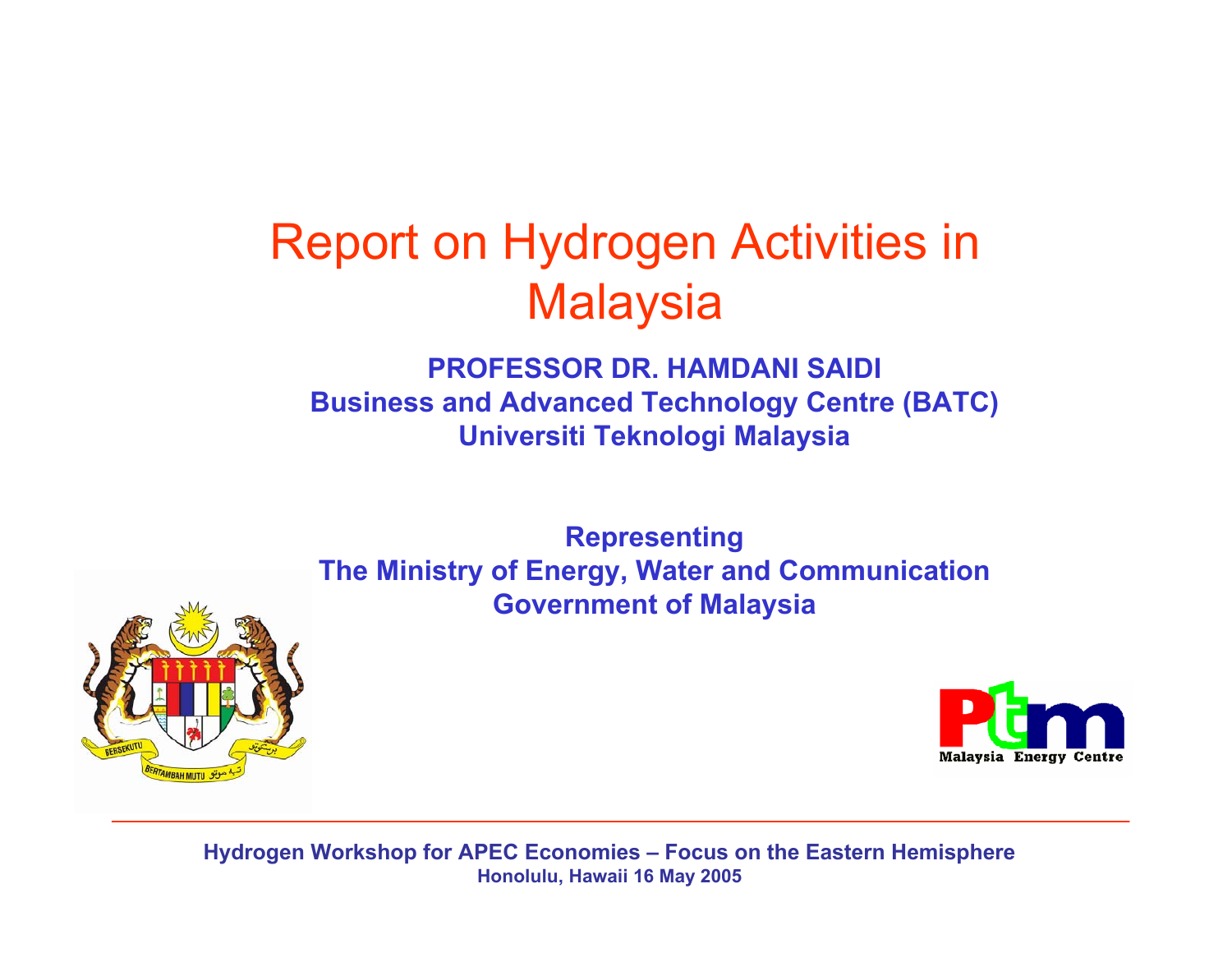# **PRESENTATION OUTLINES**

- Introduction
- •Current Energy Status
- New Government Initiatives
- •R & D And Demonstration Projects
- •Codes and Standards
- •Recommendations
- •Concluding Remarks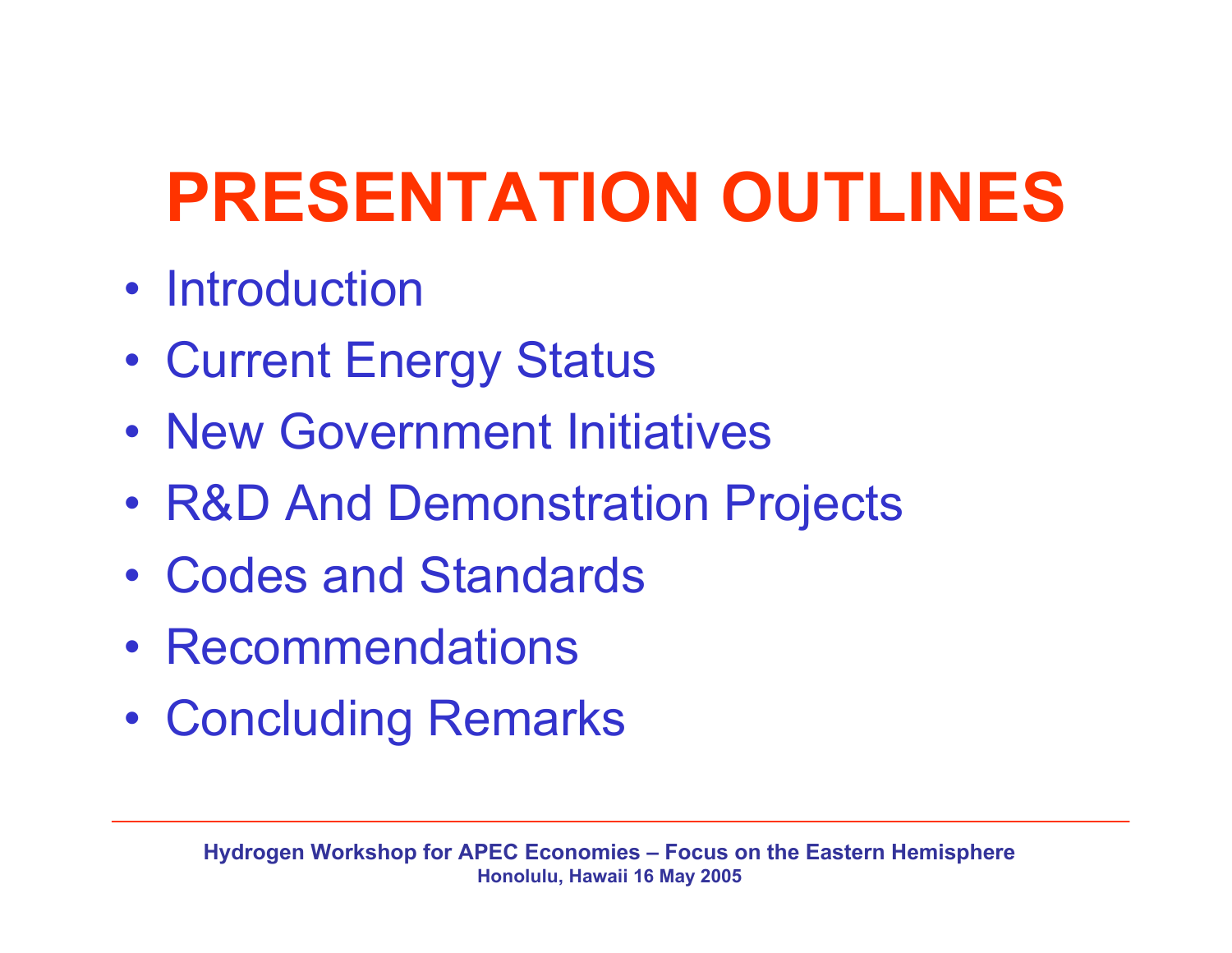# **OIL DRIVEN ECONOMY**



Malaysia's economy is an oil driven economy – for transportation and power generation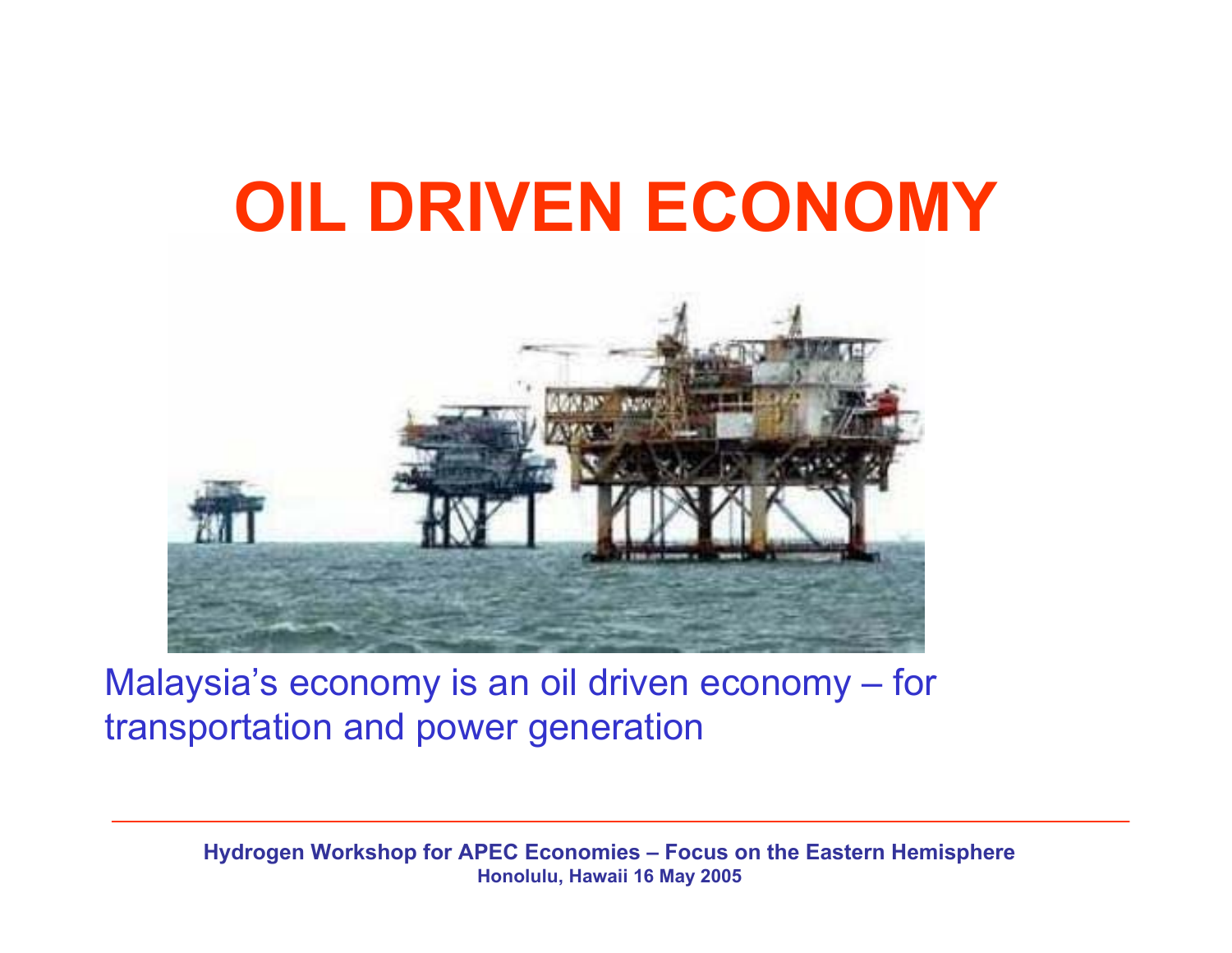# **ENERGY ISSUES**

- • Current Energy Related Issues
	- $\mathcal{L}_{\mathcal{A}}$  , and the set of the set of the set of the set of the set of the set of the set of the set of the set of the set of the set of the set of the set of the set of the set of the set of the set of the set of th – Increasing Cost of Energy
	- Availability of Fossil Fuel
	- Efficiency
	- Environmental impact
- •Energy policy for sustainable development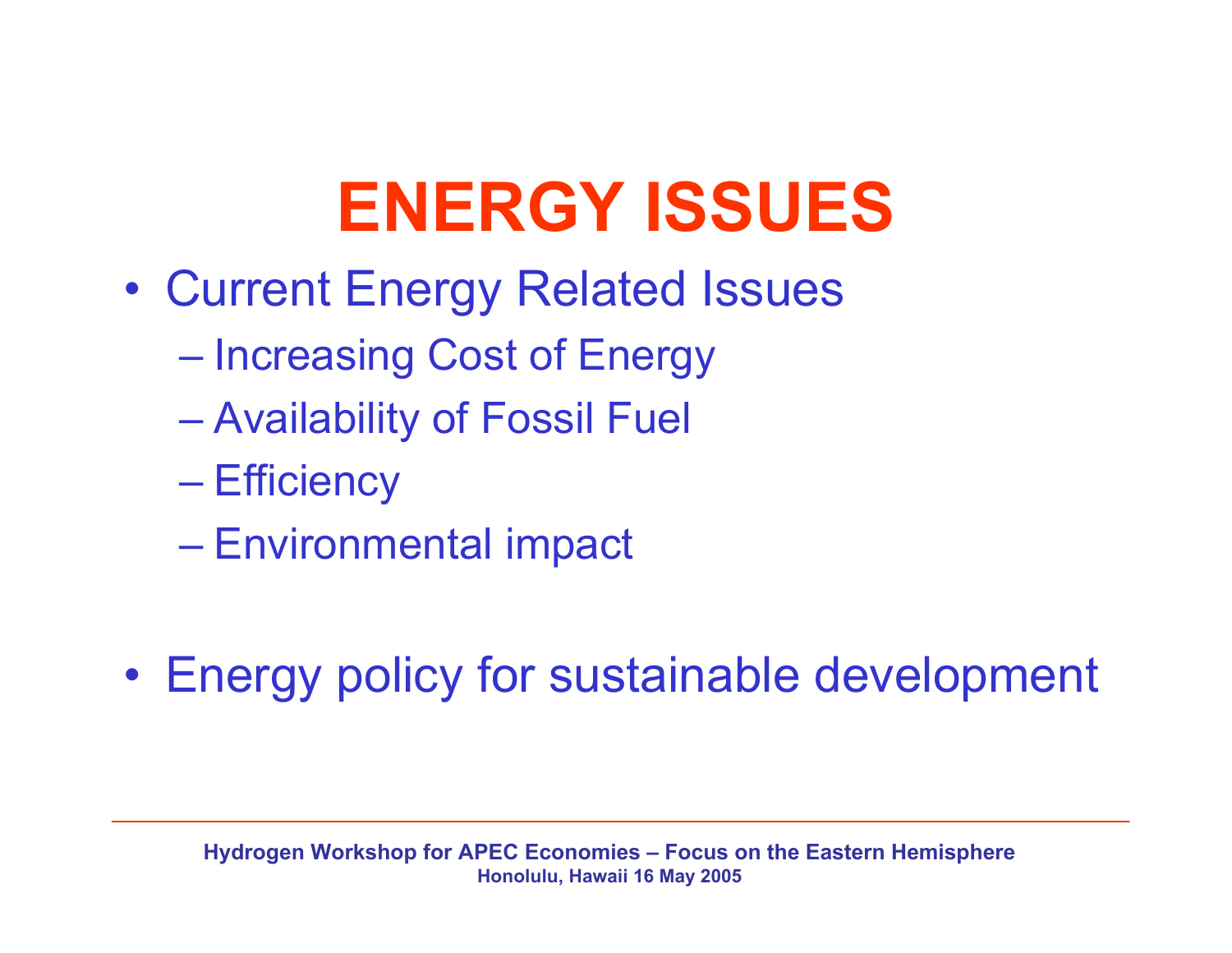## **OBJECTIVES**

- •Give overview of current activities in energy, RE, R&D
- •Present current status on Codes & standard for hydrogen
- •Future directions and recommendations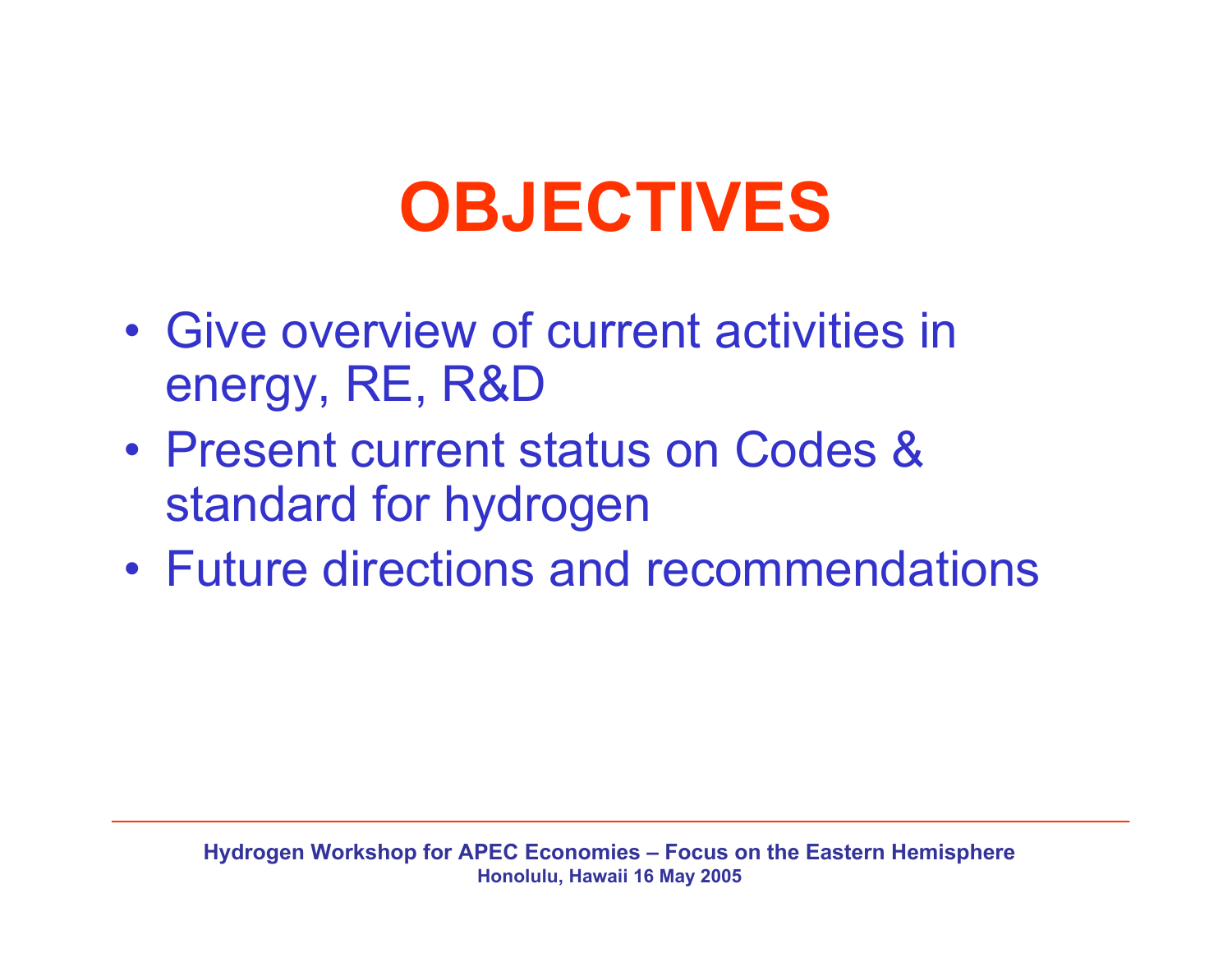#### Malaysia is still a net energy exporter



Note: Annual figure is subject to rounding Source: Department of Statistics, OI Companies, TNB and others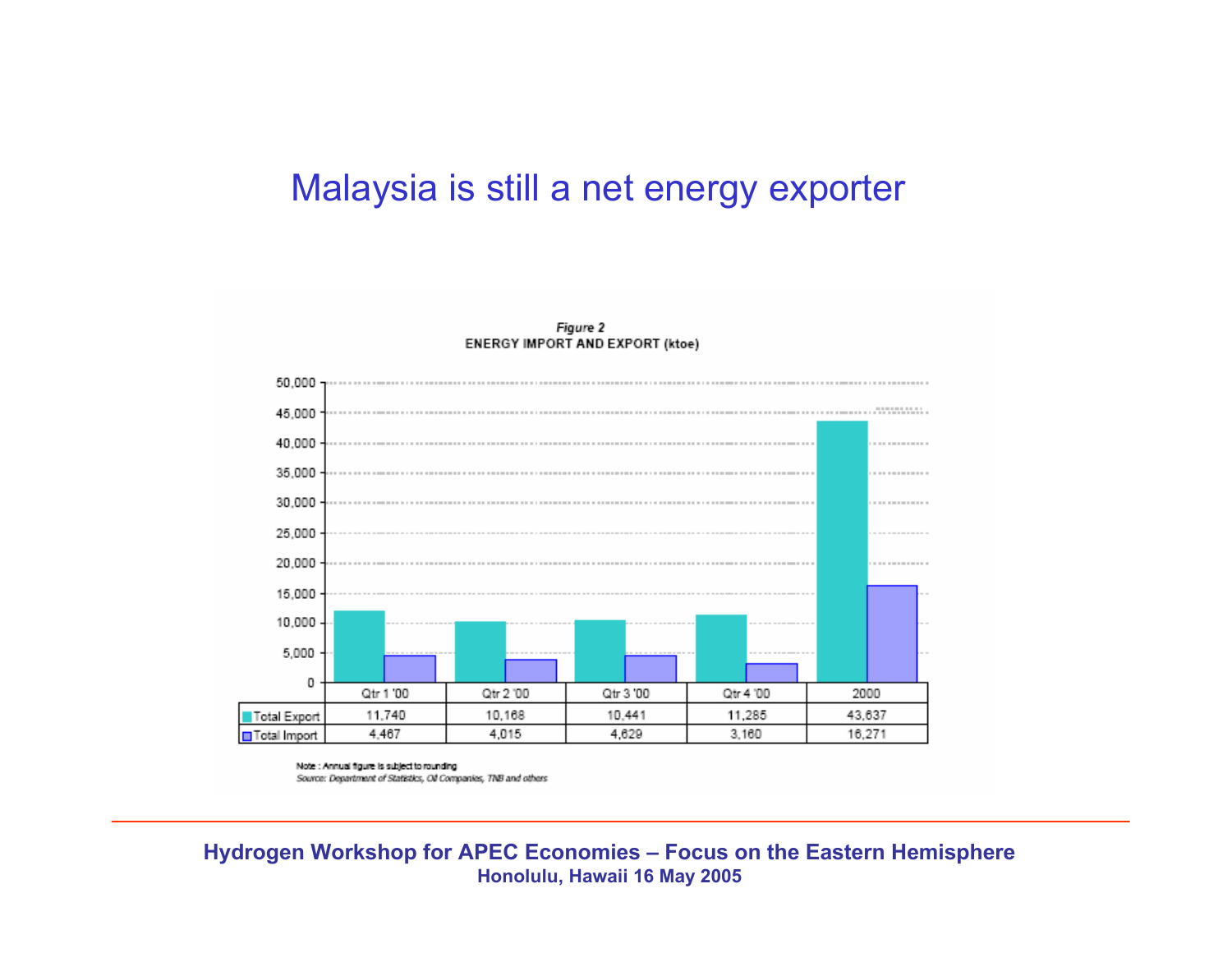### CURRENT SOURCES OF ENERGY



**Source: National Energ y Balance, Ministry of Energ y, Water an d Communication, 2003**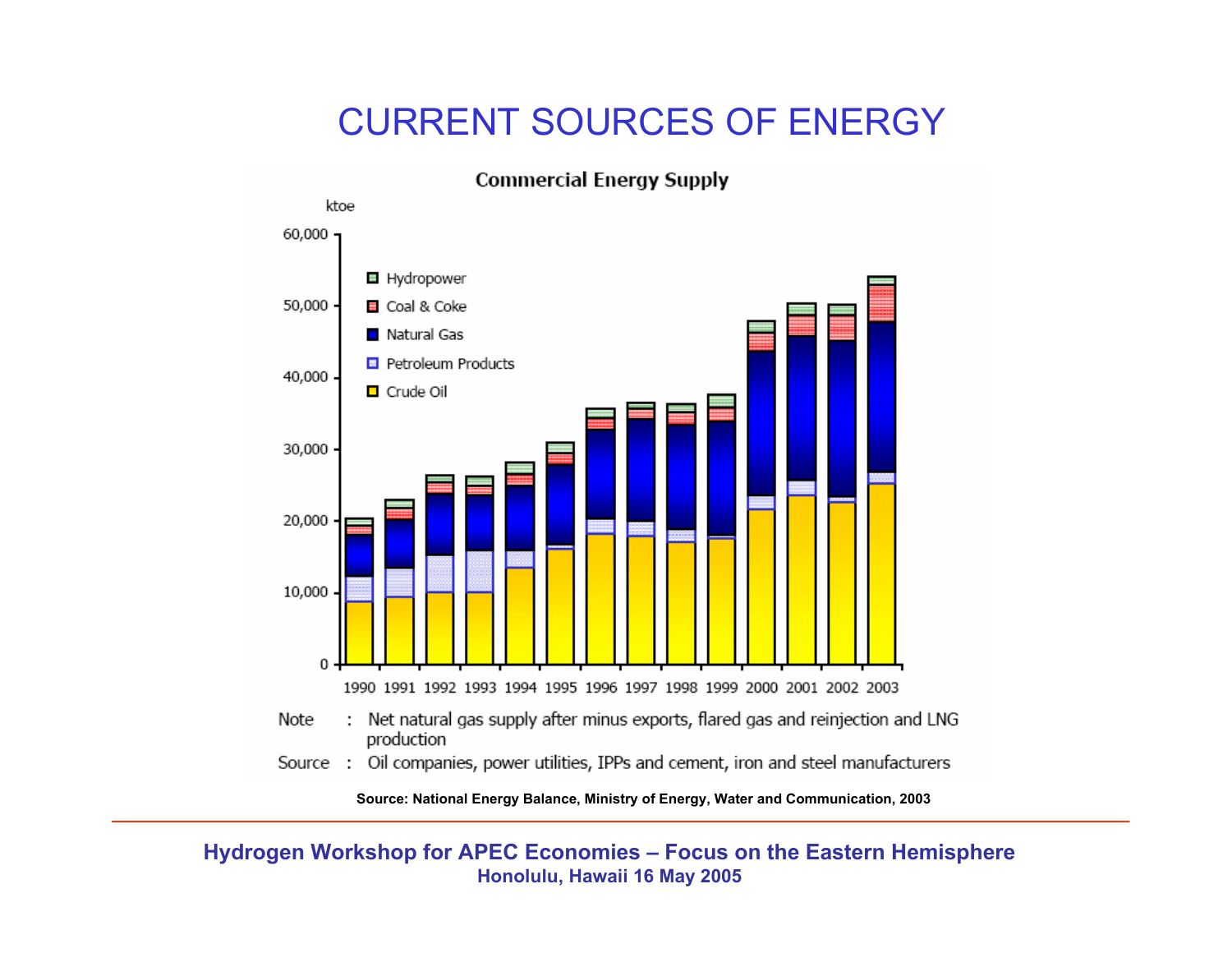### Final Energy Use



#### **Final Energy Use by Sectors**

Source : Department of Statistics Malaysia, TNB, oil companies and other.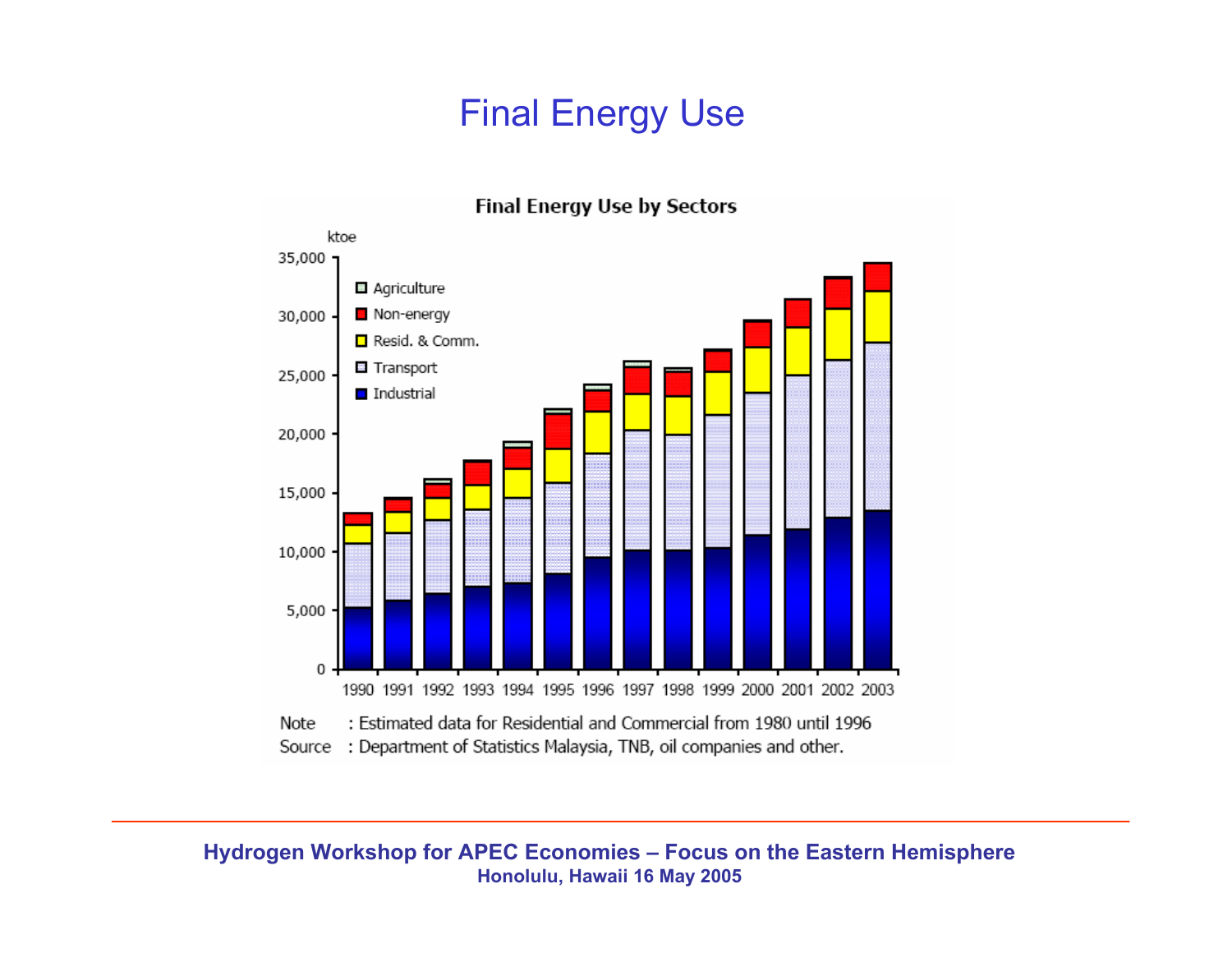## **FUELS FOR POWER PLANT**



**Energy Input in Power Stations** 

Note: Figures exclude fuel consumption for self-generation plants Source: Power utilities and IPPs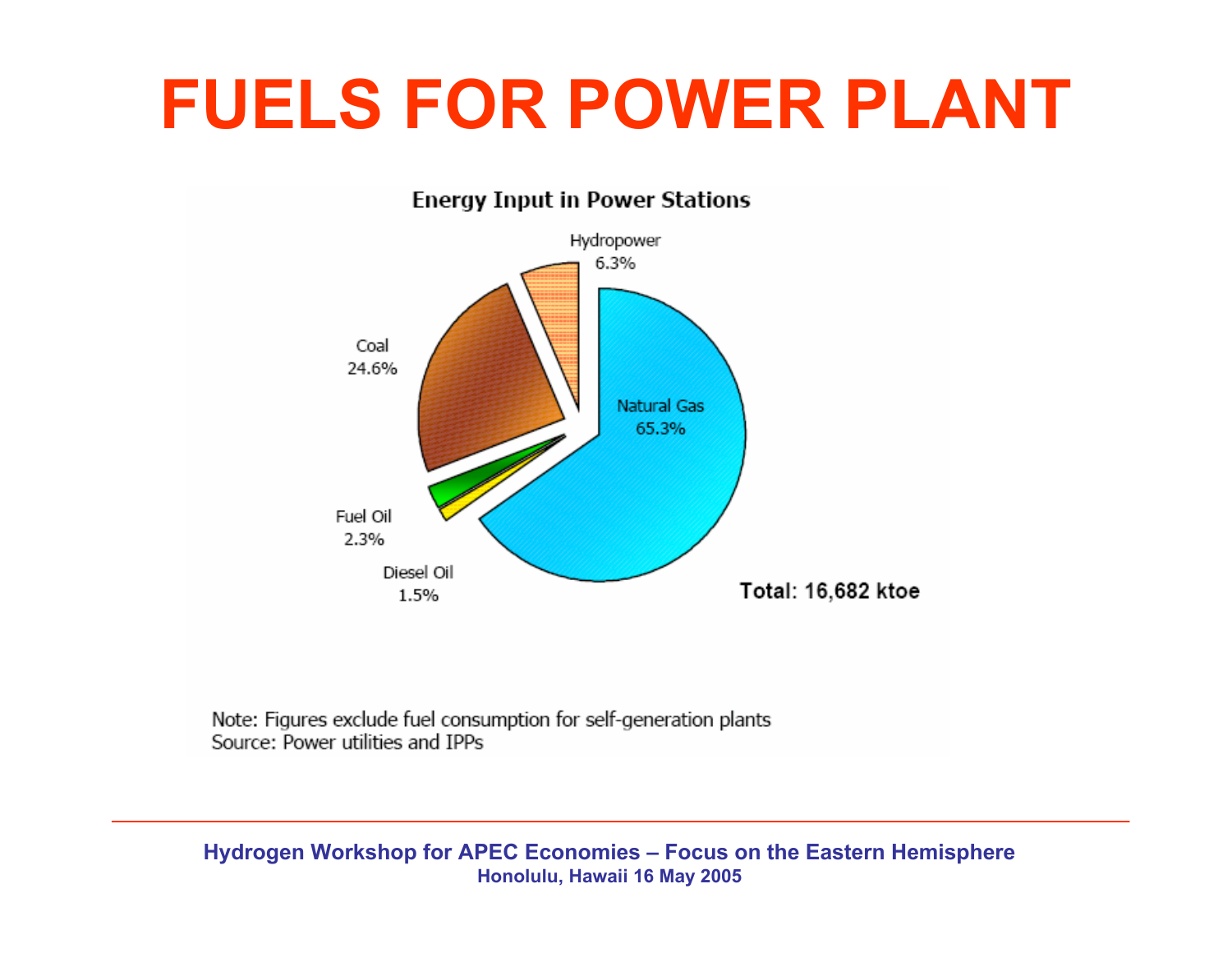# **'MALAYSIA ENERGY VISION'**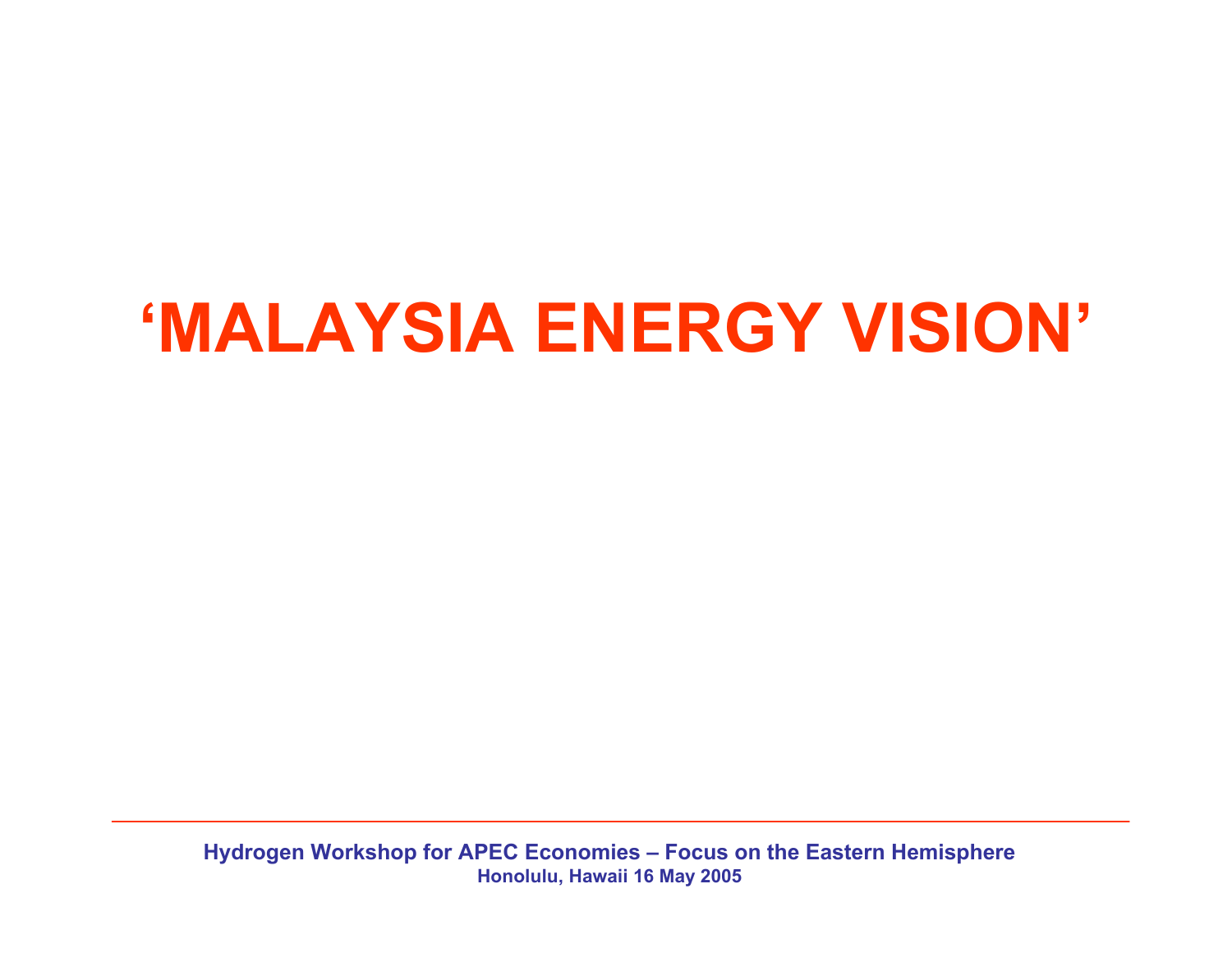# **GOVERNMENT INITIATIVES**

- Promotes renewable development concept – Fuel diversification program for power generation
- Develops 5th Fuel Policy
	- 5% generation from renewable fuel by 2010
- Develops a road map for hydrogen, fuel cell and solar
- •Promotes awareness to public and education
- Promotes R&D in Fuel Cell, solar and renewable energy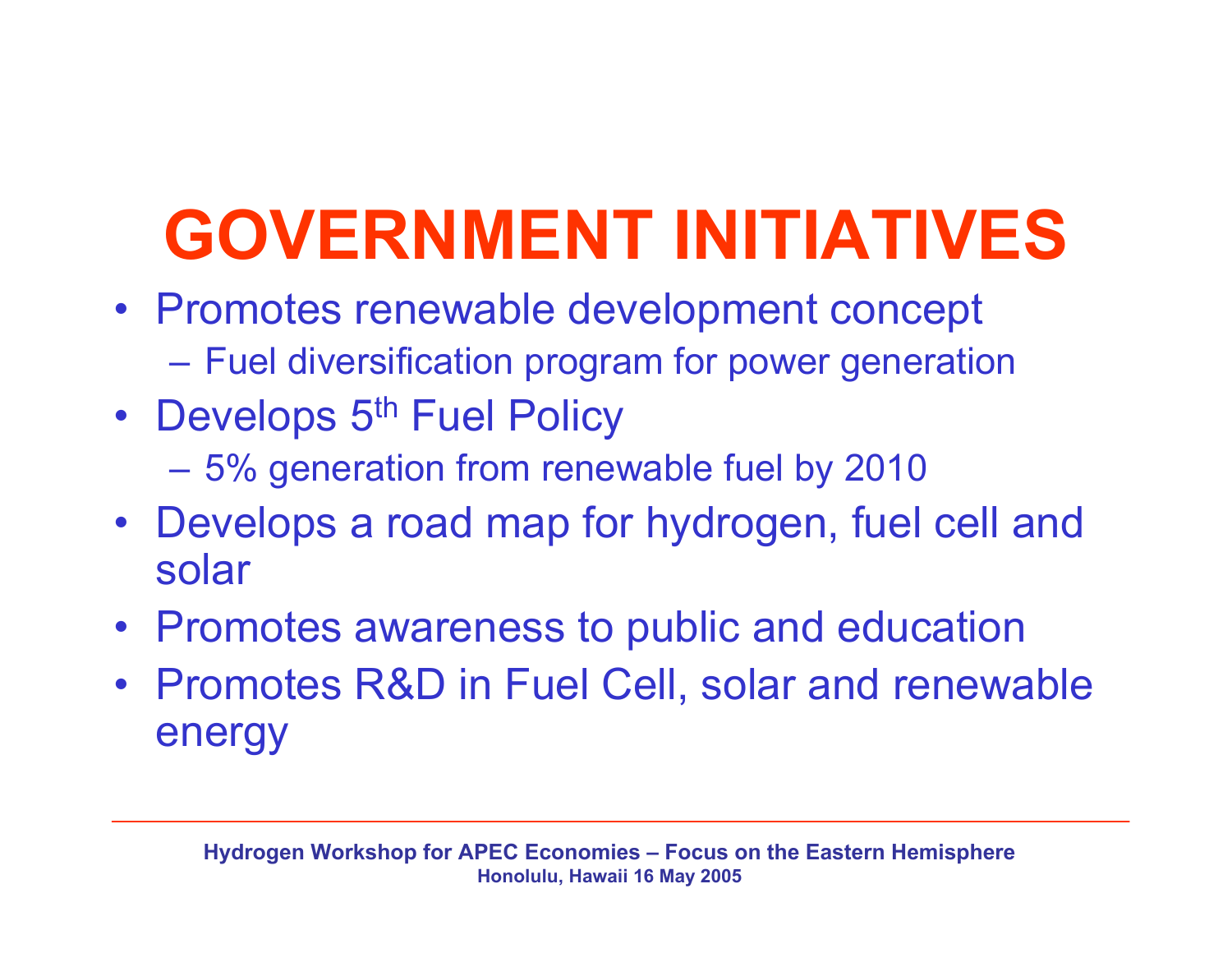# **5th Fuel Policy**

- •5<sup>th</sup> Fuel Policy
	- A target 5% electricity generation to use renewable fuel by 2010
	- Exploits biomass potential as fuel to generate **electricity**
	- Capacity target less than 10 MW per day per plant
	- Production cost and financing problem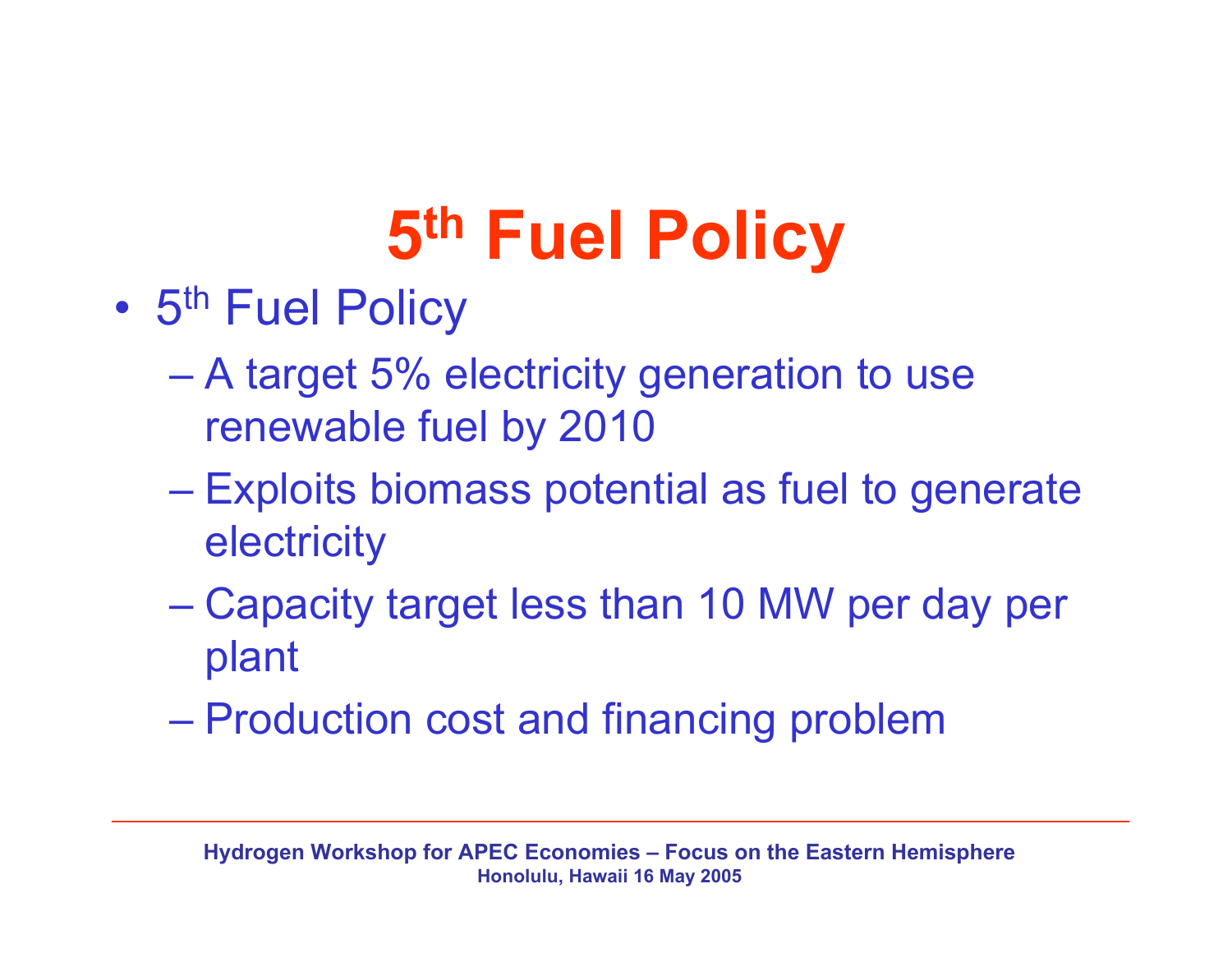## **BIOMASS**

#### **ENERGY/HYDROGEN POTENTIAL FROM BIOMASS**

| <b>Sources</b>        | (kton/yr) | <b>Potential Annual</b><br><b>Generation (GWh)</b> | <b>Potential Capacity</b><br>(MW) |
|-----------------------|-----------|----------------------------------------------------|-----------------------------------|
| <b>Rice Mills</b>     | 424       | 263                                                | 30                                |
| <b>Wood Industry</b>  | 2,177     | 598                                                | 68                                |
| <b>Palm Oil Mills</b> | 17,980    | 3,197                                              | 365                               |
| <b>Biogases</b>       | 300       | 218                                                | 25                                |
| <b>POME</b>           | 31,500    | 1,587                                              | 177                               |

**Source: PTM Annual Report 2000**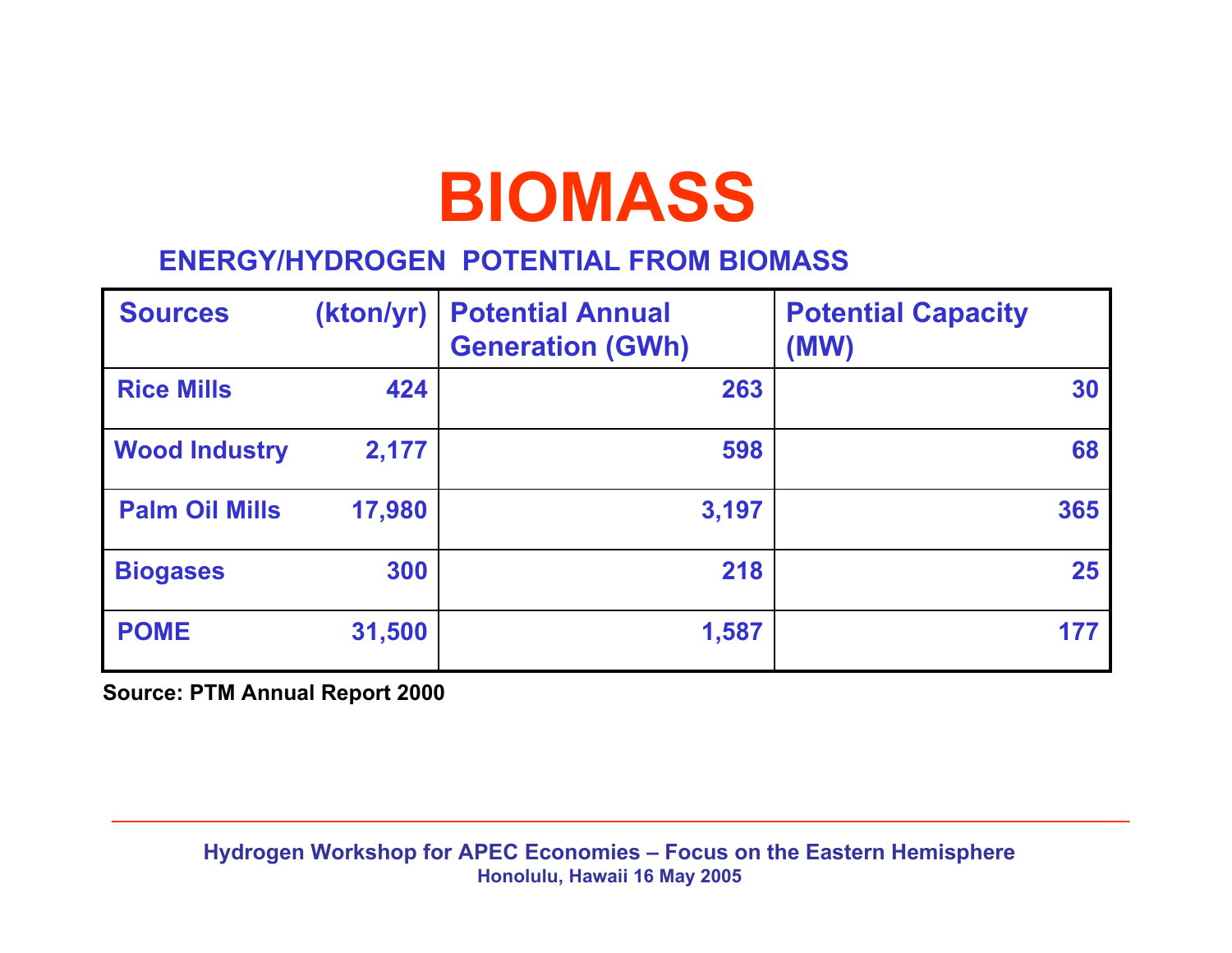### PALM OIL PLANTATIONS IN MALAYSIA





**Sources of Biomass from Palm Oil Plantations:**

- **Empty fruit bunches (EFB)**
- **Palm Kernel Shell**
- **Fronds**
- **Palm Oil Mill Effluent (POME)**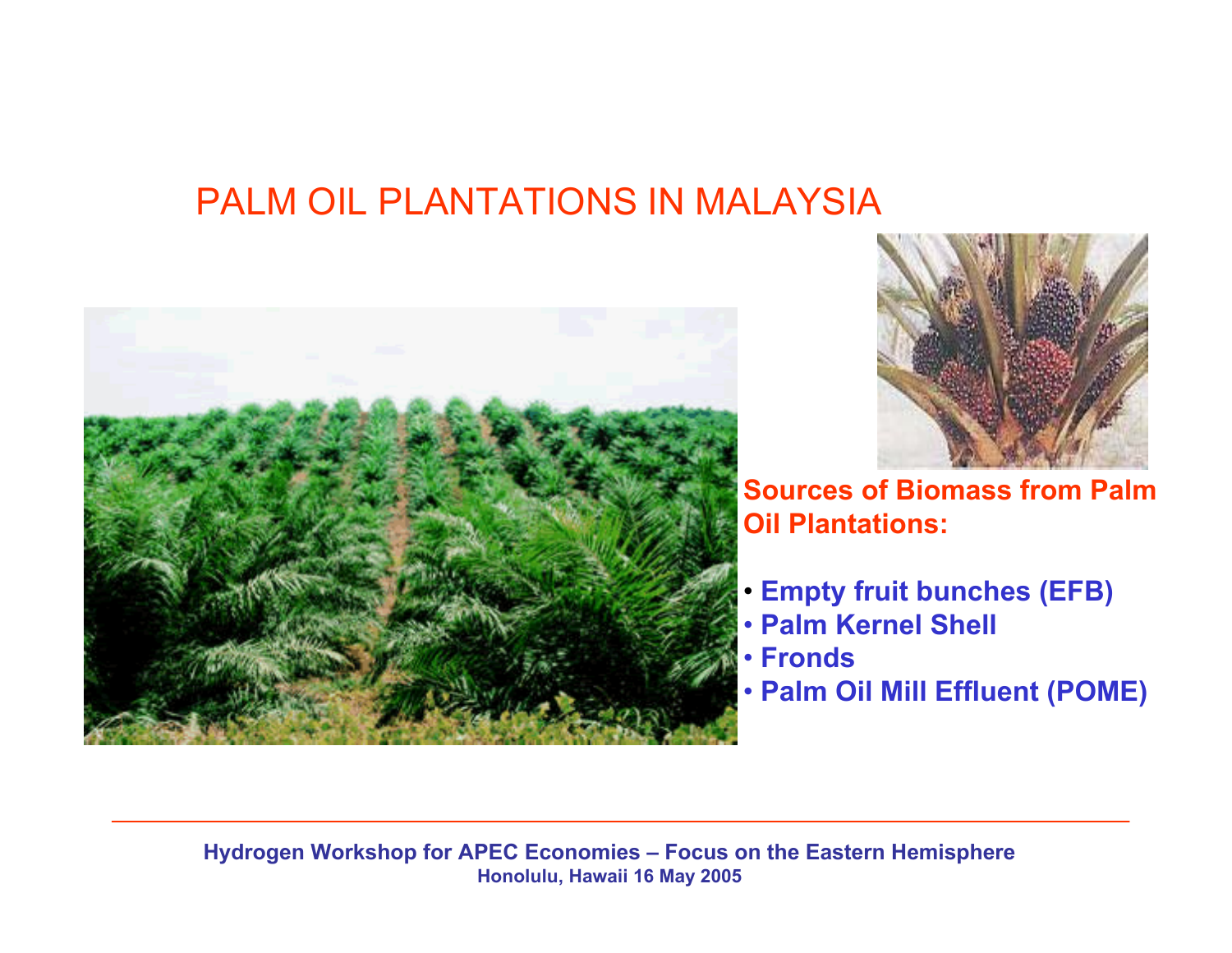# **OVERVIEW OF H2 INDUSTRY**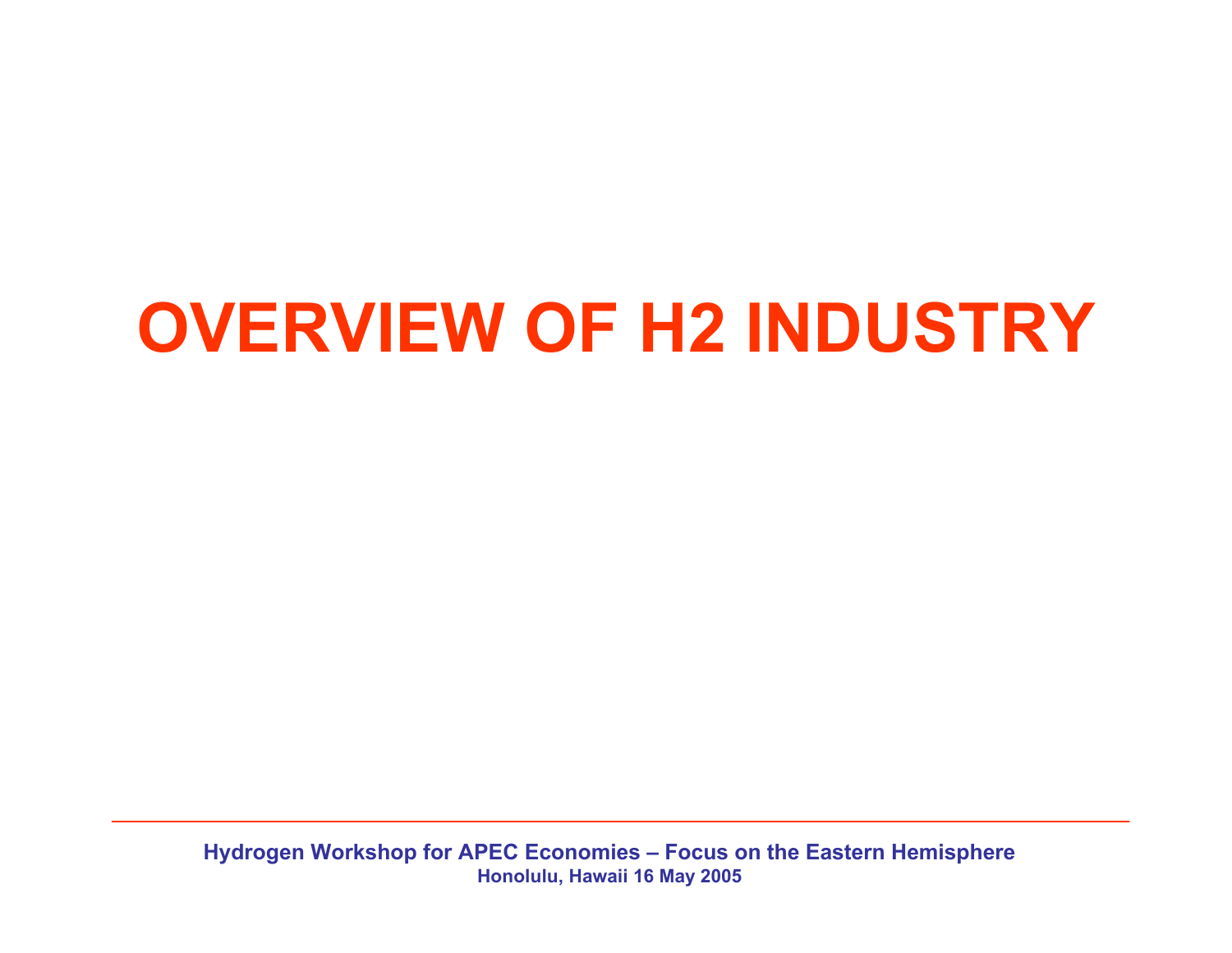## **HYDROGEN GENERATION**

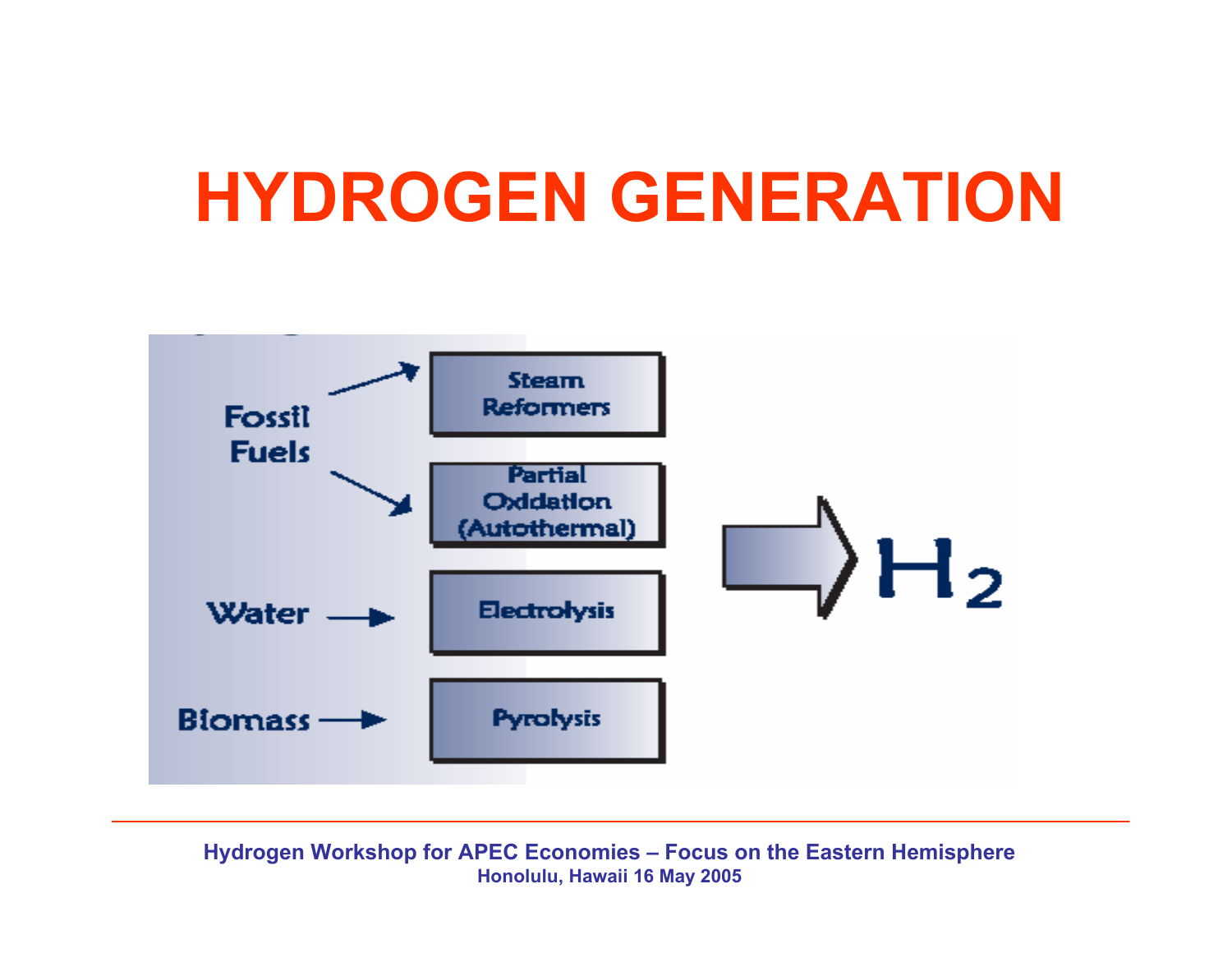# **HYDROGEN UTILIZATION**

- • Current Utilization of hydrogen
	- Food Industry hydrogenation process in Palm oil industry
	- Feedstock in refinery and petrochemical plant
	- Glass manufacturing industry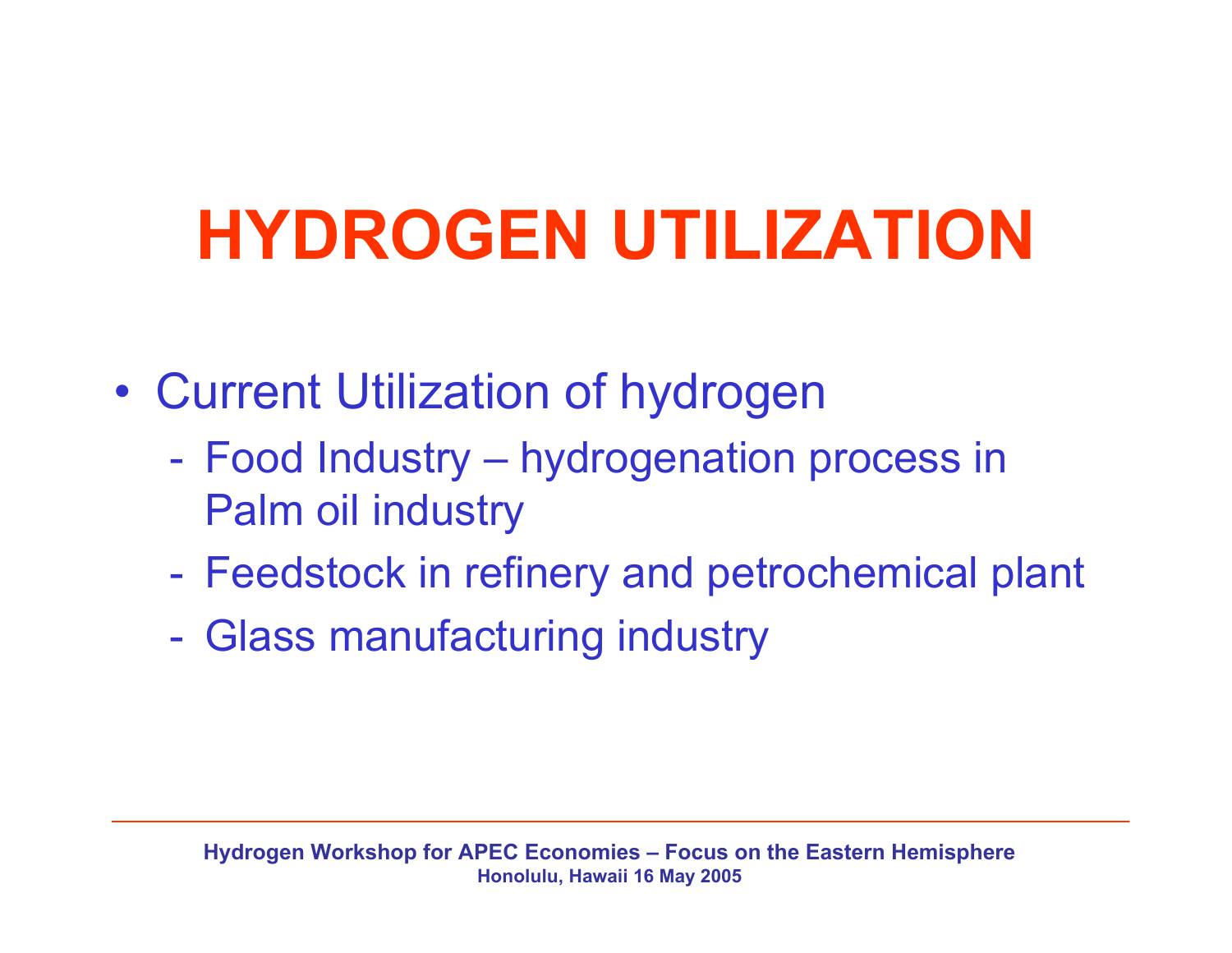# **OVERVIEW OF R&D ACTIVITIES**

- $\bullet$ Development of Proton Exchange Membranes Fuel Cell (PEMFC) for stationary and mobile power generation
	- Stacks and components
	- –Membranes
	- Hydrogen storage
	- Reforming of natural gas and methanol
	- Air-conditioning for buses
	- Fuel Cell powered motorcycle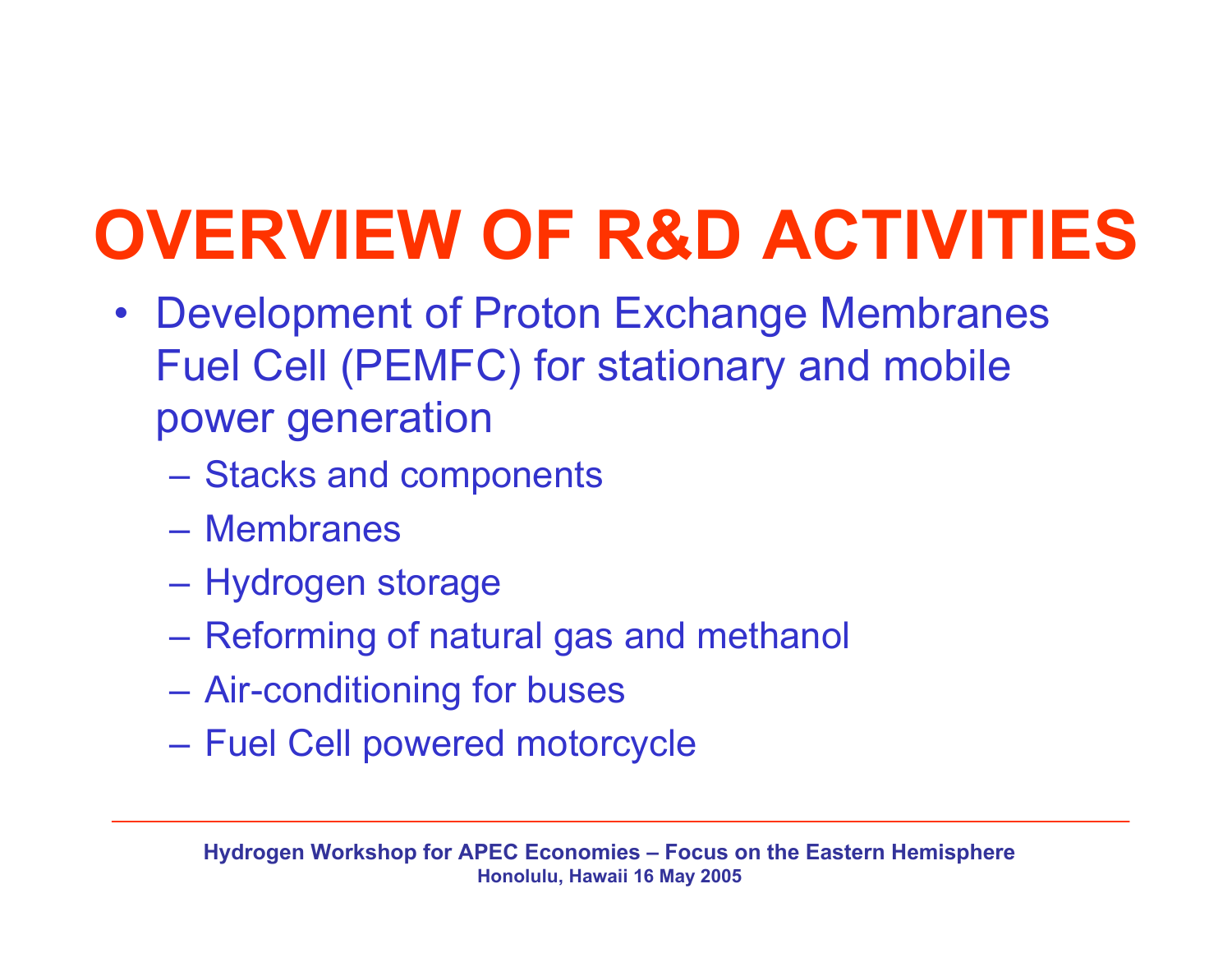# **OVERVIEW OF R&D ACTIVITIES**

- •R&D in solar and wind
	- Solar PV and heating
	- Day-lighting
	- Electricity generation from wind
- •Universities and Research Institutions
	- Universiti Kebangsaan Malaysia (UKM) ([www.ukm.my](http://www.ukm.my/))
	- Universiti Teknologi Malaysia (UTM) ([www.utm.my](http://www.utm.my/))
	- Others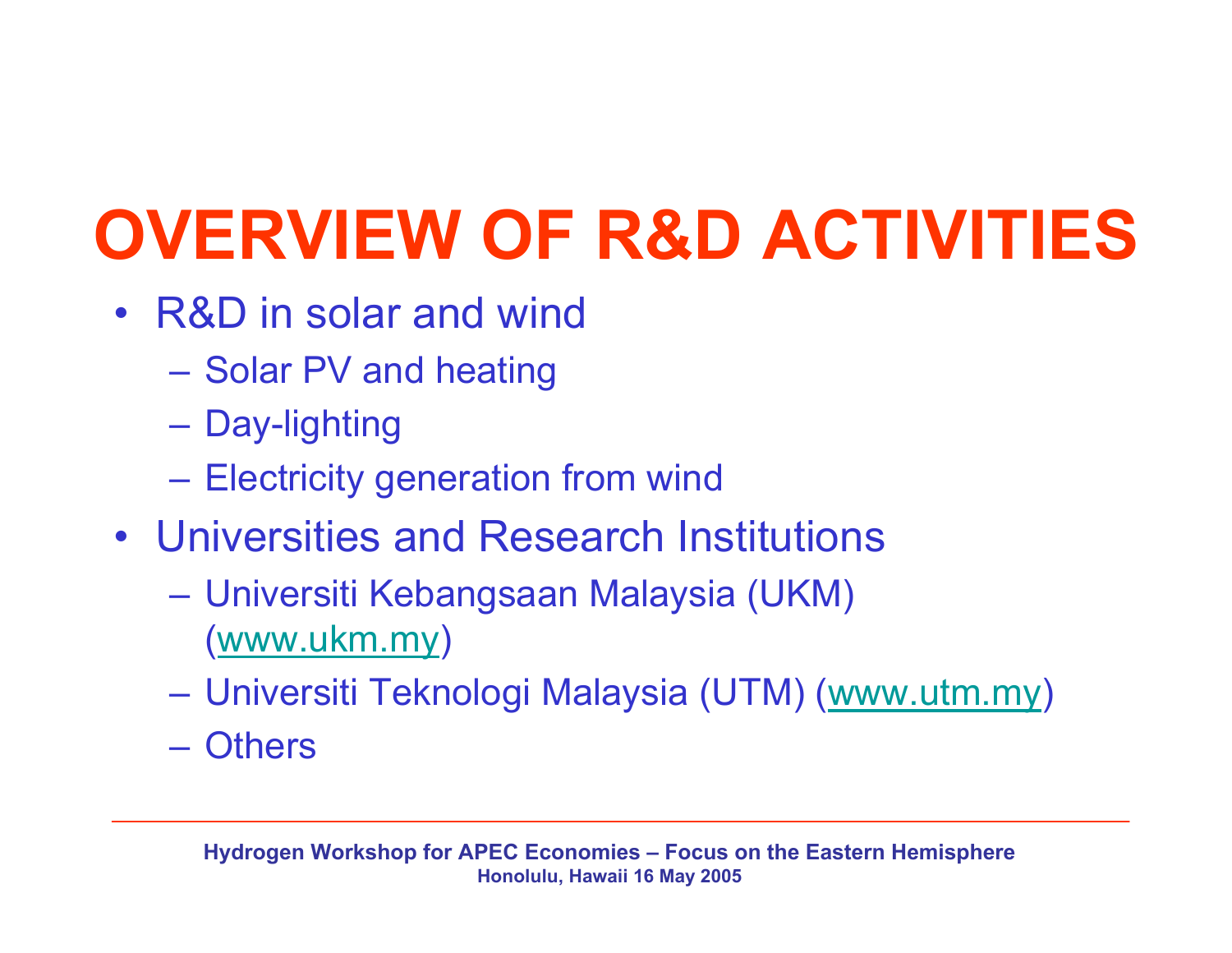# **'DEMONSTRATION PROJECTS'**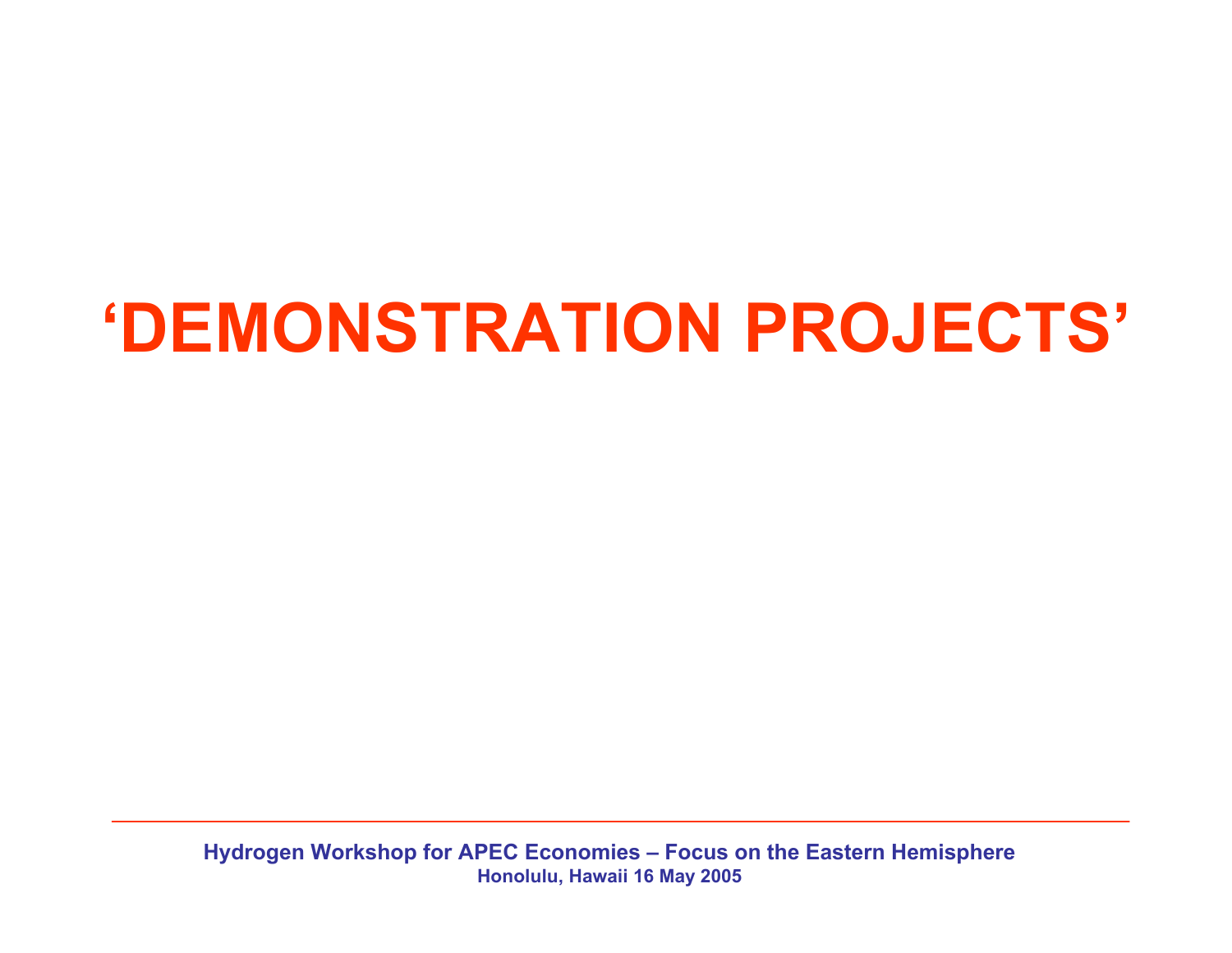# **Zero Energy Office Building**

•Zero Energy Office (ZEO) Building

**Houses the office of PTM (Malaysian Energy Centre, www.ptm.org.my) with energy efficient design utilizing minimum (zero) electricity utilization from grid supply. Electricity is generated using solar PV to meet the requirement. The building is a demonstration project for building industry to emulate toward energy efficiency and energy self reliance.**



**PTM's ZEO building office – Elevation view**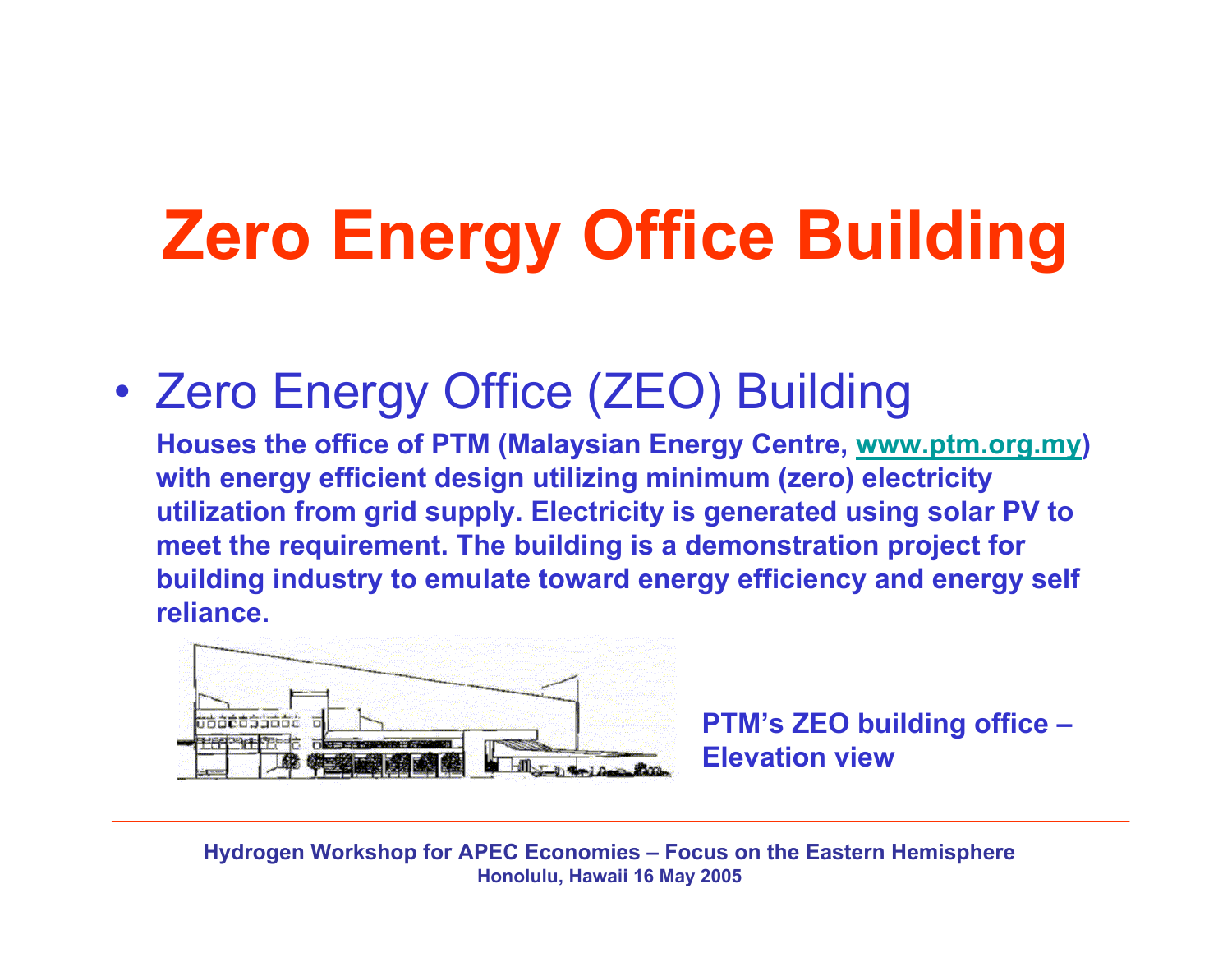# **Low Energy Office Building**



#### •• LEO (Low Energy Office) Building

**Houses the office of The Ministry of Energy, Water and Communication (MEWC, www.mecm-leo.gov.my) . The building is aimed to demonstrate the use of renewable energy to meet its energy requirement with minimum or zero electricity supply from the grid. A target of BEI (Building Energy Index) 100 kWh/sq. m per year is expected to be achieved, much lower than the existing ceiling of 135 kWh/sq. meter per year.**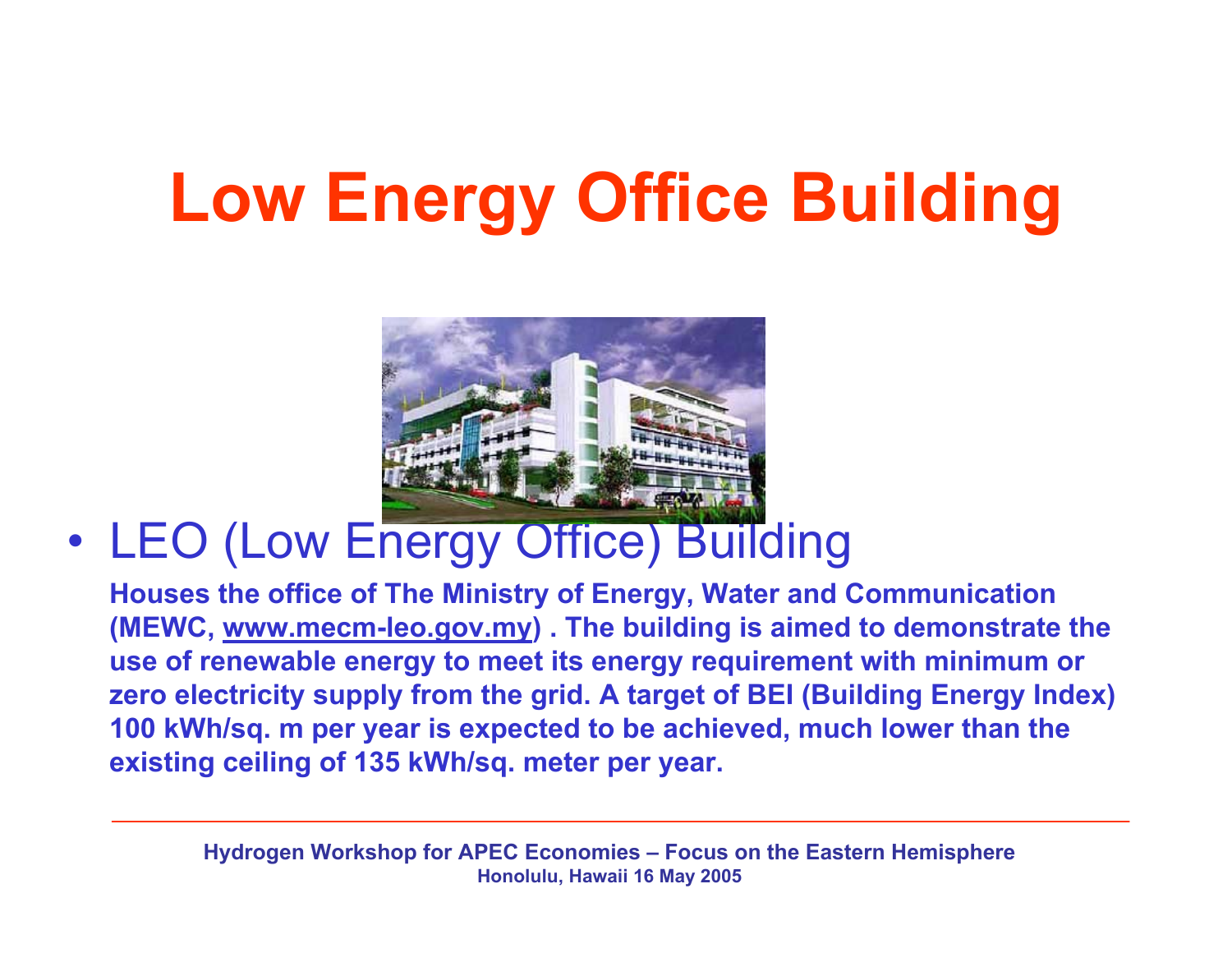## **BIPV Projects**



Source: TPM & PJI Holdings

**Building Integrated Photovoltaic (BIPV) Demonstration project in Malaysia shows a total of 400 kWp installed at various buildings such as Technology Park Malaysia (picture above) and other installations including BP Gas Stations, research institutions, and universities**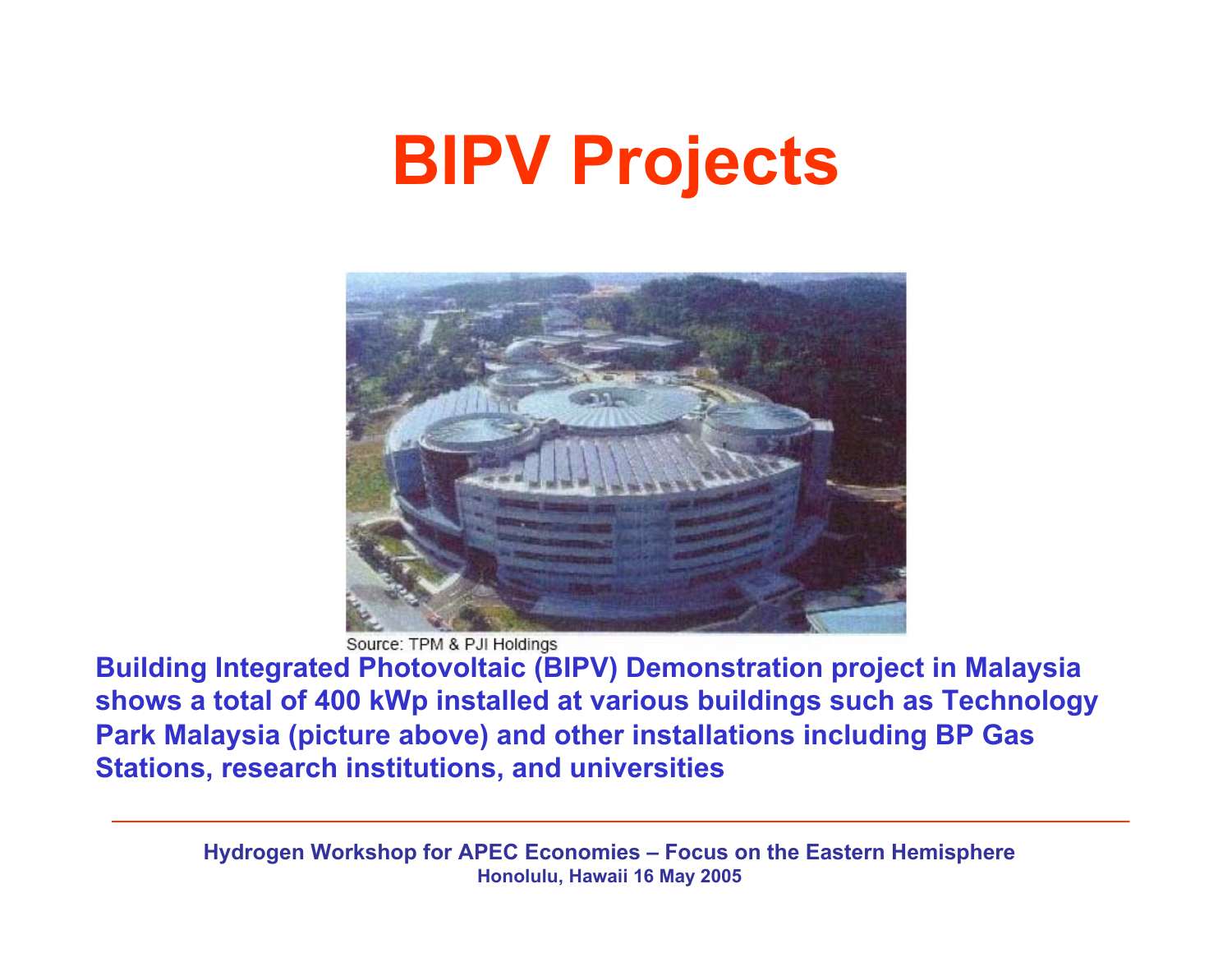## **Solar-Hydrogen Eco-house**



**Solar energy is used by PV panel to Generate 5 kW electricity for lighting and for electrolysis process using Proton Exchange Membrane Fuel Cell (PEMFC) to generate 0.54 cu. m per hr hydrogen as clean fuel for cooking and hot water uses. Stored hydrogen is also used by PEMFC at night for electricity generation. Excess electricity is connected to Grid**

**The Solar-Hydro gen Eco-h ouse, L ocated at UKM ( [www.u](http://www.ukm.my/) km.my ) is desi g ned t o blend the tropical environment using traditional Malay architecture, w hich p ossessed a bio-climatic environment.**  Among the elements adopted from the Malay kampung house is the raised roof and deep **verandah for efficient ventilation and cooling.**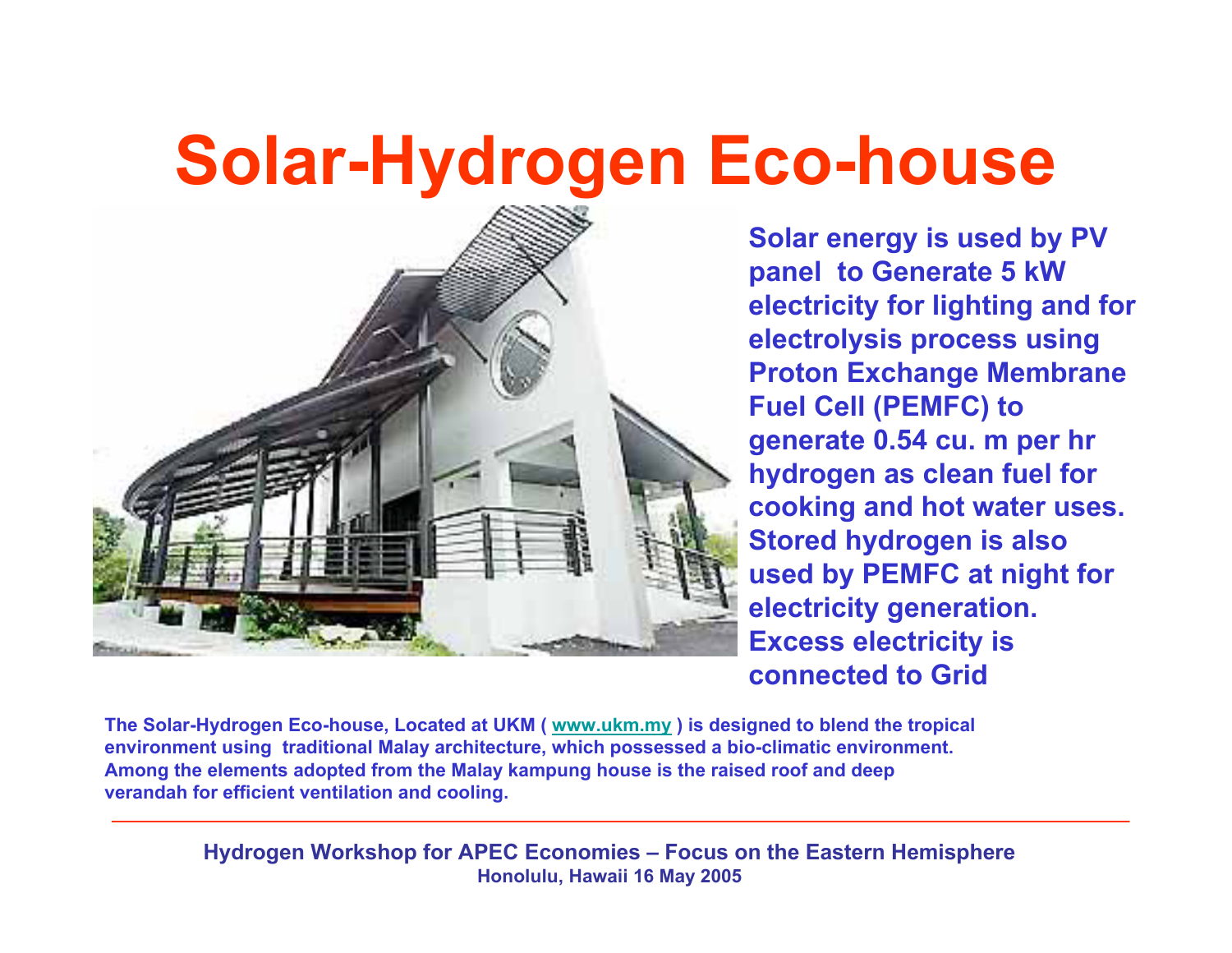## **FUEL CELL POWERED TRICYCLE**

• **A tricycle prototype powered by 300 watt PEMFC using hydrogen was developed and rigourously tested on different road Conditions.**

• **The actual performance follows closely to the design performance. Maximum speed is 40 km/hr, fuel consumption is more than 800 km/gallon of gasoline equivalent and the fuel capacity of 900 km**

• **The tricycle is used to calibrate a new fuel cell engine simulator currently developed by UTM fuel cell Research Group ([www.utm.my](http://www.utm.my/)). The simulator is used in the design of H2MotiveTM** 

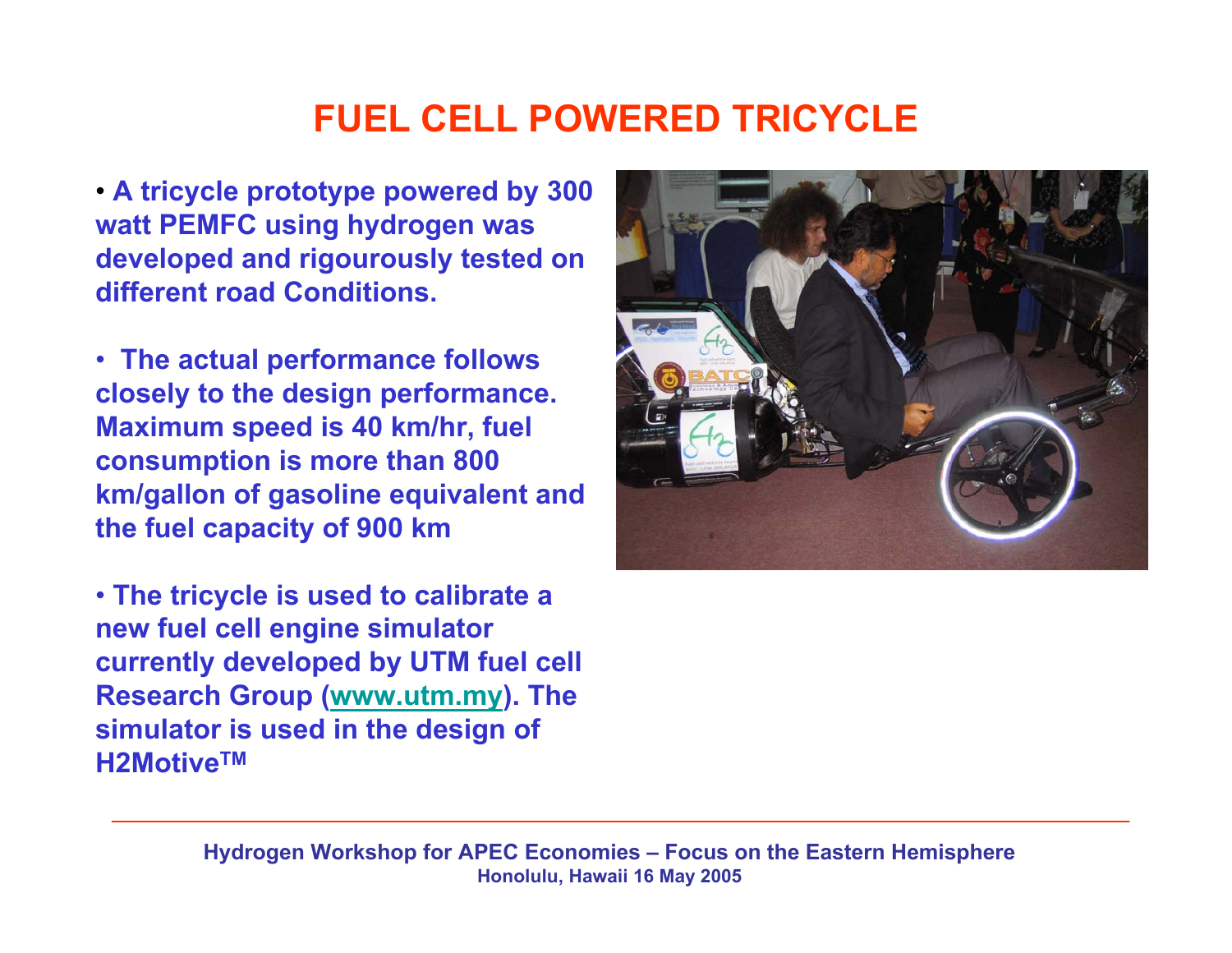### **FUEL CELL POWERED SCOOTER**

• **A project developed by UTM fuel cell research group (www.utm.my) is aimed to demonstrate the technical and economic viability of 7 kW fuel cell engine powered by hydrogen Fuel. The prototype is called H2MotiveTM and it is expected to be tested on the road by end of 2005.**

- **Design works have been completed**
- **Fabrication and integration works are in progress**
- **The power train consists of PEMFC stacks, and traction battery**
- **Direct drive train uses permanent magnet motor with regenerative braking capability**
- **The project is fully funded by MOSTI (www.mosti.gov.my)**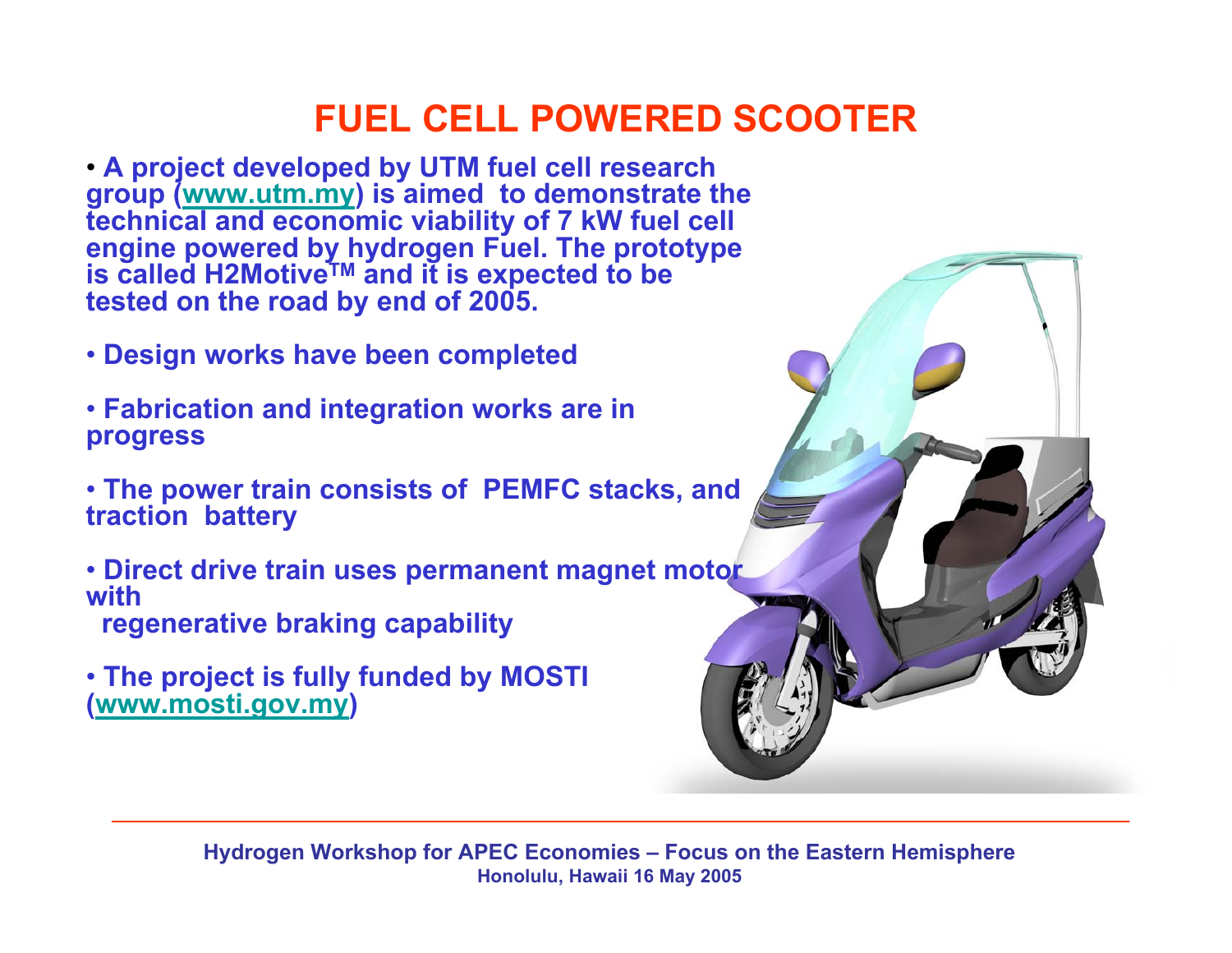### **FUEL CELL POWERED CAR**



**A demonstration project undertaken by Agni Malaysia ([www.agni.com](http://www.agni.com/)) in which a Malaysian made car 'Kancil' is converted to fuel cell car powered by hydrogen. The prototype is expected to undergo On-the-road testing by the end of 2005**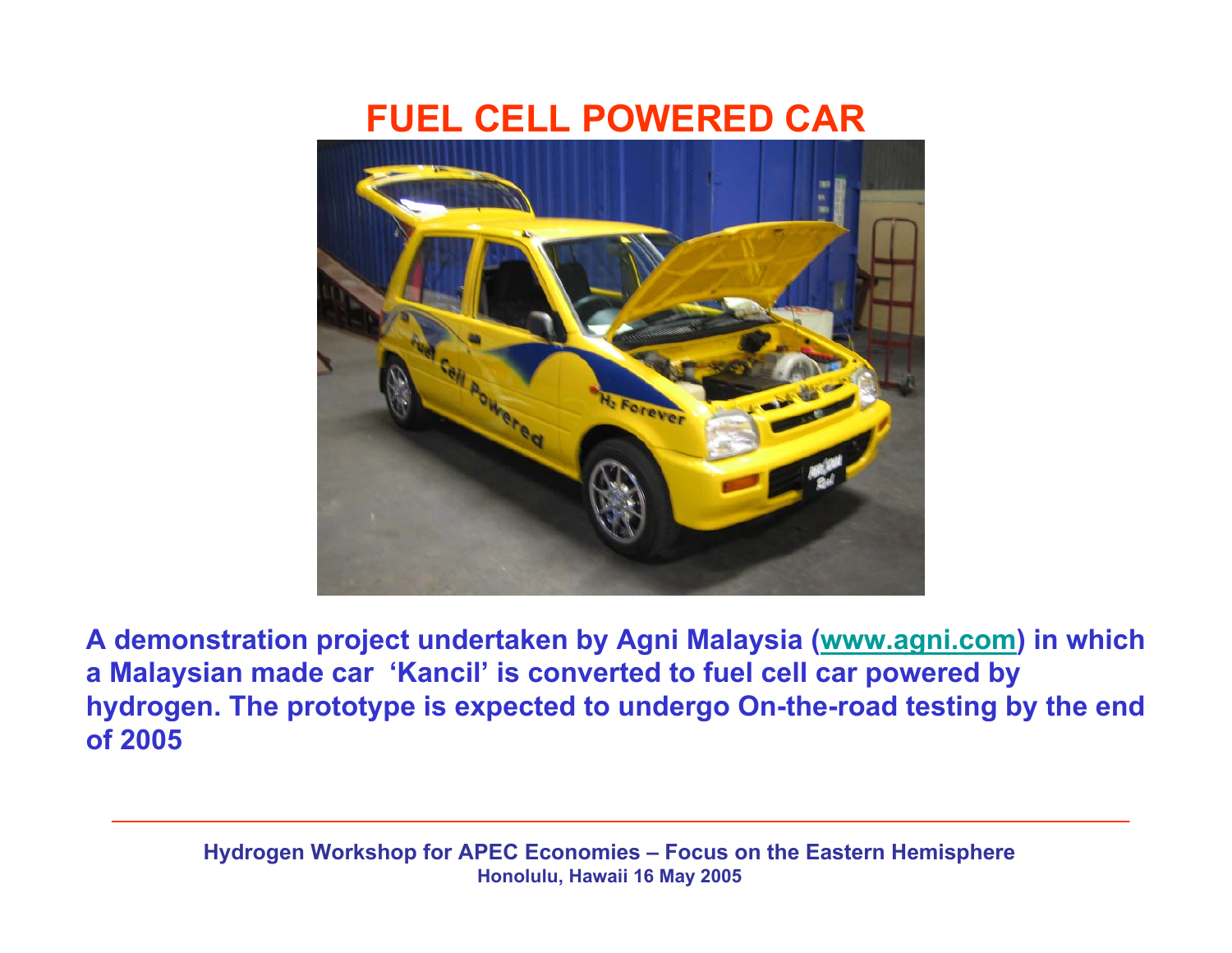## **'CODES AND STANDARDS'**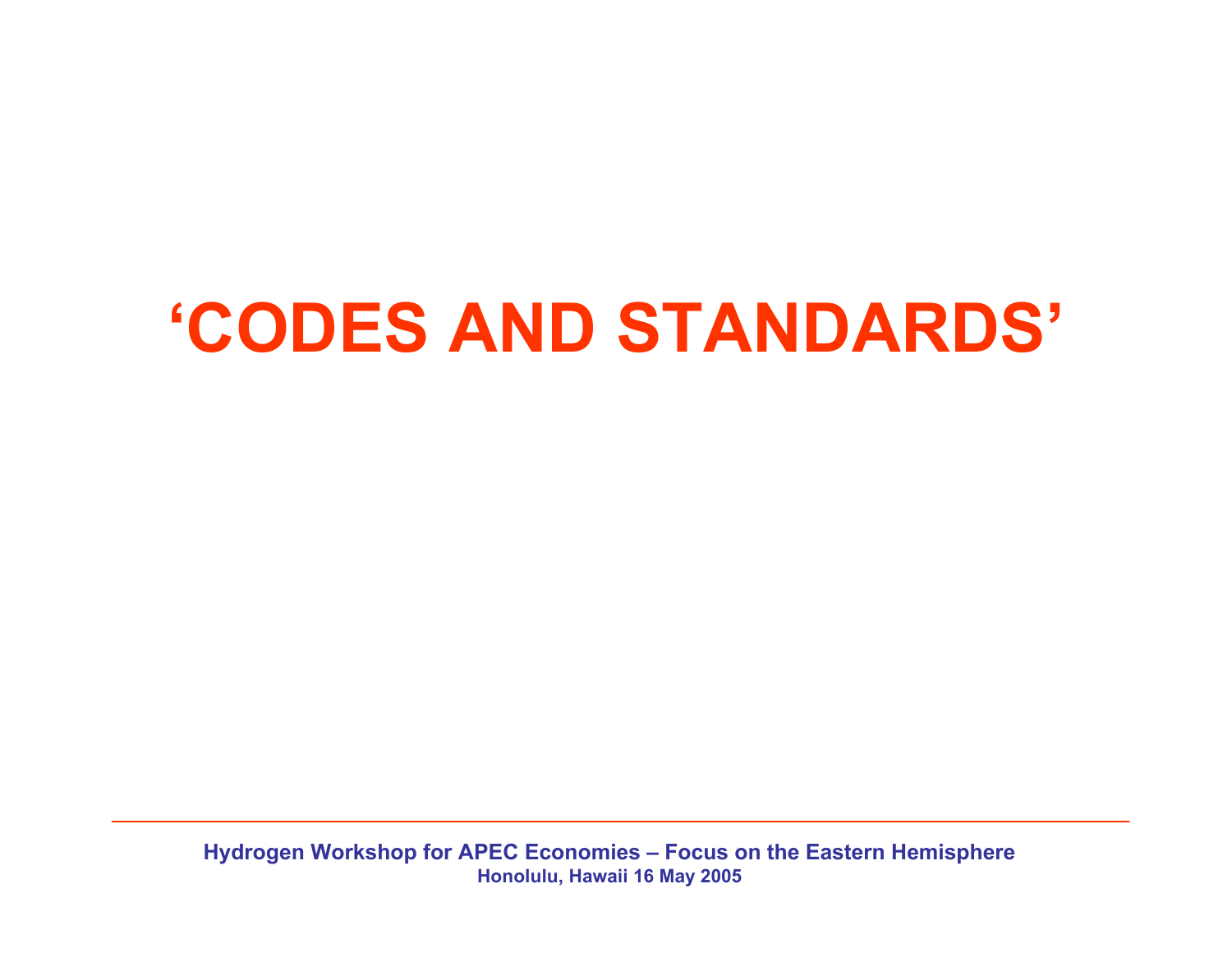### **CODES AND STANDARDS ON HYDROGEN**

• **Specific codes and standards for hydrogen – generation, storage, distributions and utilization are not yet available**

• **Safety regulation, codes and standard involving hydrogen are implicitly available in different areas depending on its application. e.g. pressure vessels, mechanical etc.**

• **Malaysia normally adapt, adopt and develop codes and standards based on International standards (ISO). Other standards e.g. US, EN, DIN and BS are also used as references where appropriate**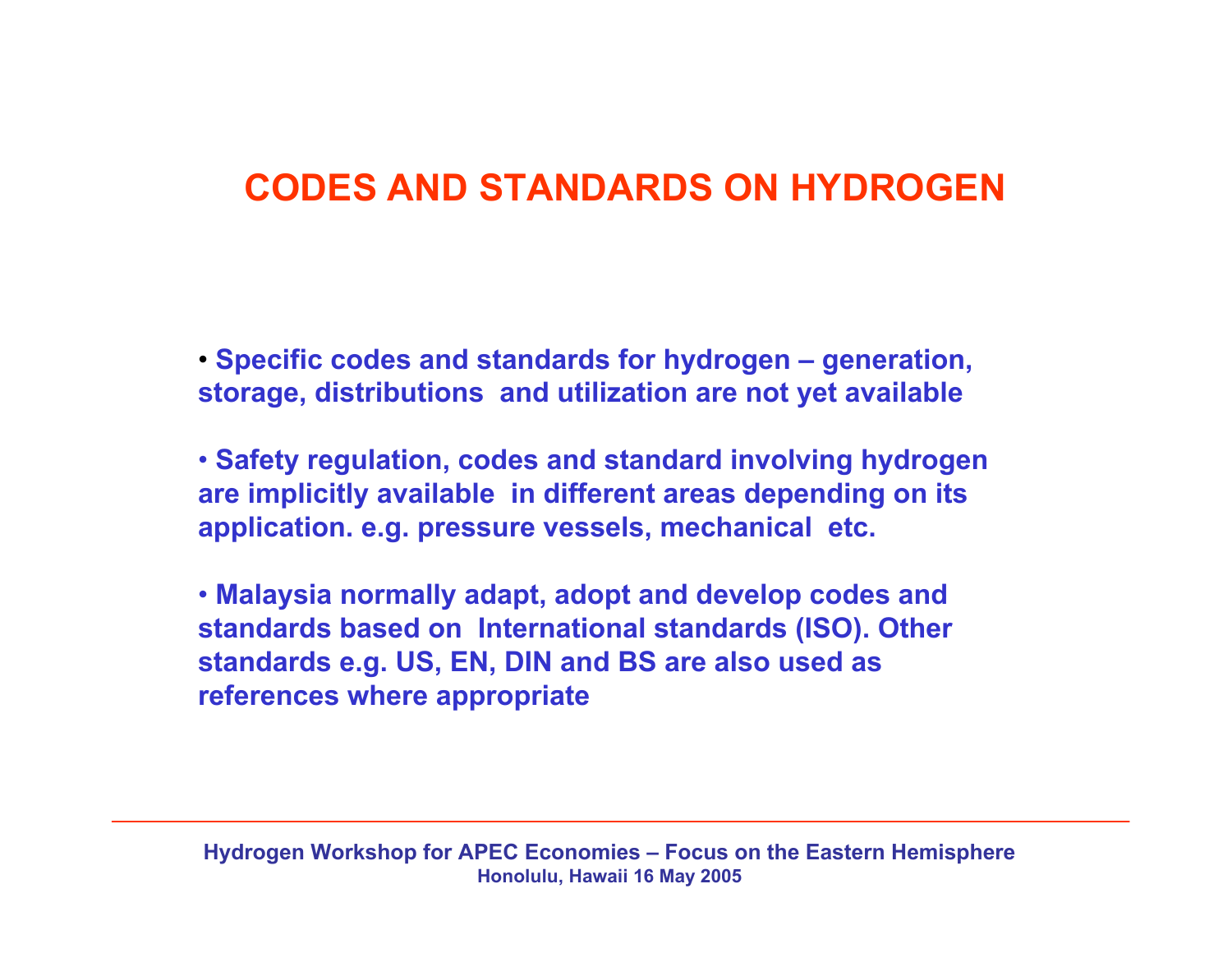## **CODES AND STANDARDS**

#### **REGULATORY ACCEPTANCE PROCESS**

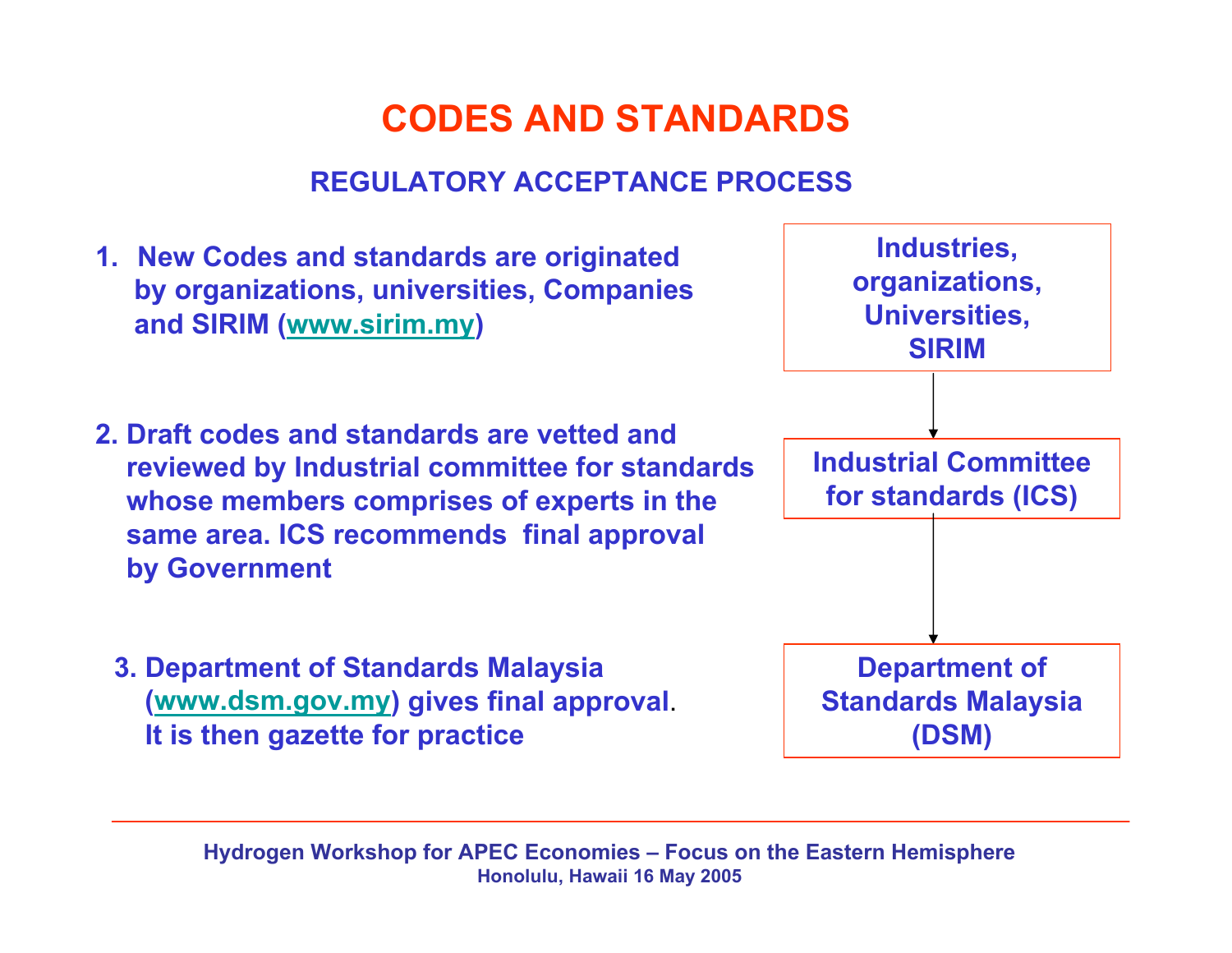### **MALAYSIAN STANDARDS (MS) DEVELOPMENT PROCESS**

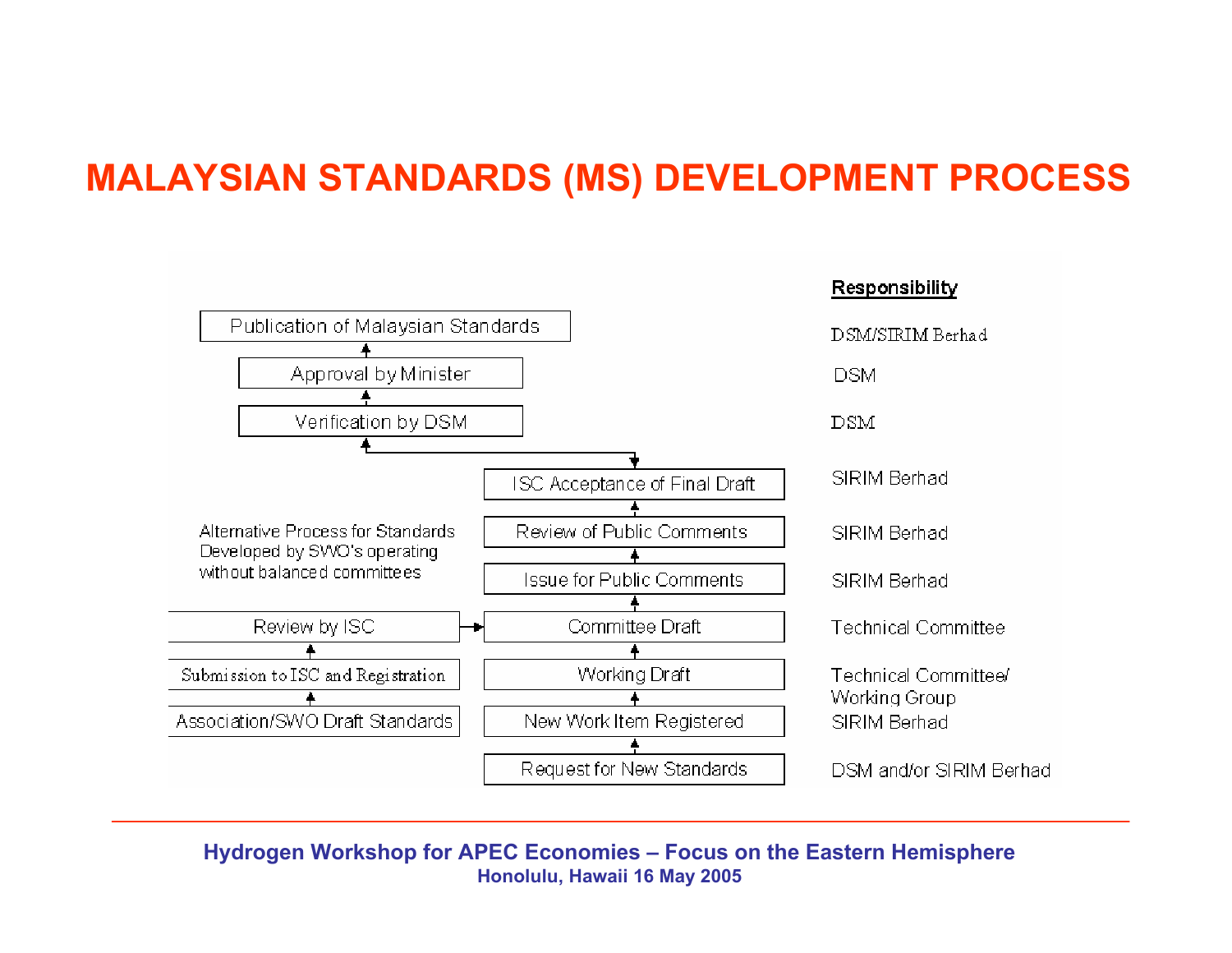## **CURRENT STATUS OF MS STANDARDS**

#### **MALAYSIAN STANDARD**

*(up date <sup>d</sup> until 3 0 April 2 0 0 5)*

| No. | Field                                  | <b>Active MS Developed</b> |
|-----|----------------------------------------|----------------------------|
| 1.  | Food & Agriculture                     | 478                        |
| 2.  | Chemicals                              | 505                        |
| 3.  | Consumer Product & Safety              | 53                         |
| 4.  | Civil Engineering & Construction       | 217                        |
| 5.  | Electro Technical                      | 570                        |
| 6.  | Mechanical Engineering                 | 194                        |
| 7.  | Information Technology                 | 522                        |
| 8.  | Petroleum & Gas                        | 136                        |
| 9.  | Halal Standards                        | 3                          |
| 10. | Plastics                               | 279                        |
| 11. | Packaging                              | 71                         |
| 12. | Road Vehicles                          | 86                         |
| 13. | Fire Safety & Fire Protection          | 65                         |
| 14. | Rubber                                 | 138                        |
| 15. | Iron & Steel                           | 73                         |
| 16. | Textiles                               | 197                        |
| 17. | <b>Medical Devices</b>                 | $\theta$                   |
| 18. | Occupational Health & Safety           | 77                         |
| 19. | Quality Management & Quality Assurance | 98                         |
| 20. | <b>Environment Management</b>          | 19                         |
|     | Total                                  | 3,781                      |

\* *This figure will be updated monthly*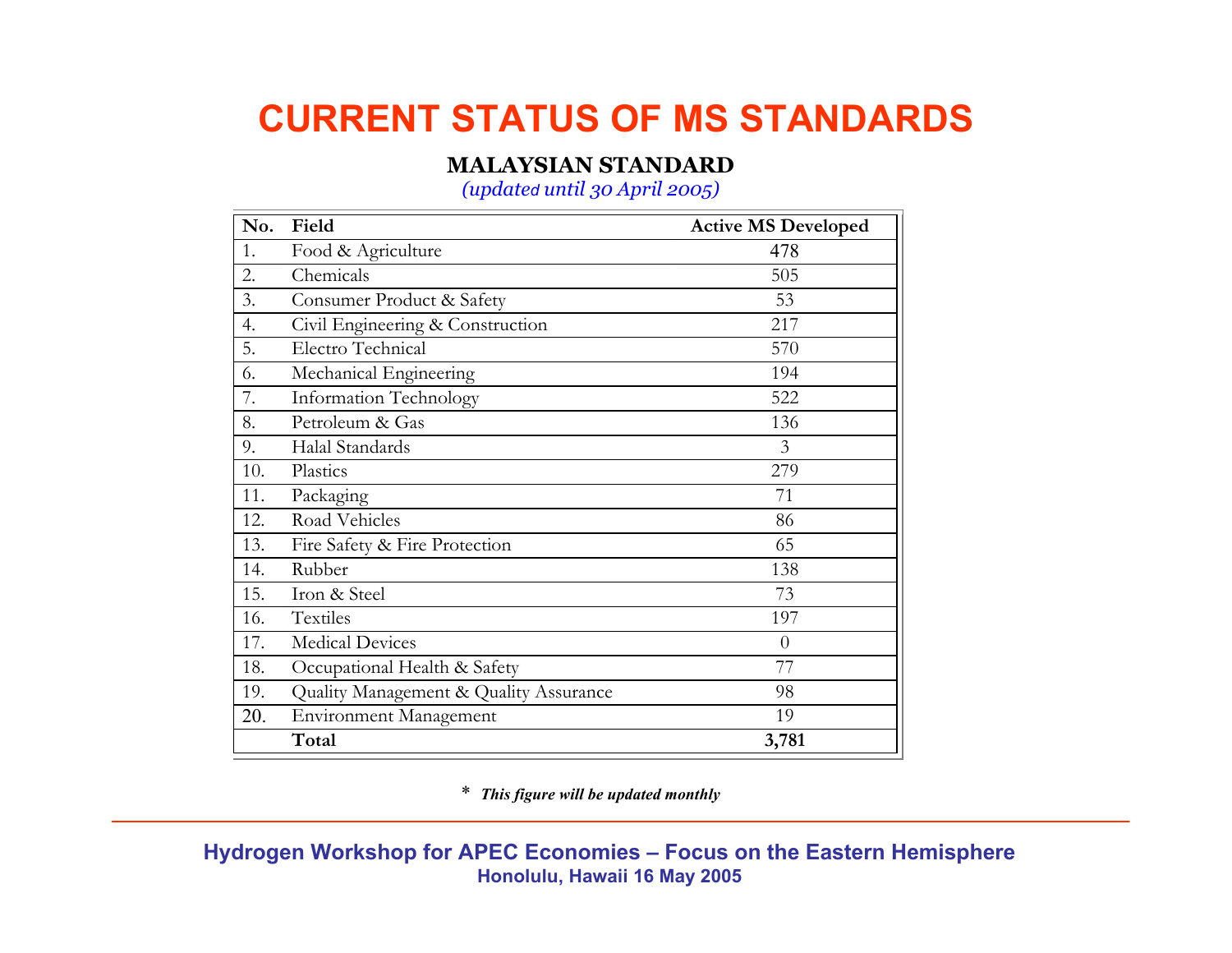## **STANDARDS ON HYDROGEN SYSTEM**

- •No specific codes and standard in MS system
- Codes and standards for Hydrogen systems are
- 'implicit' in other codes
- Hydrogen generators use their own standards
- Standards development process is clearly defined
- Road Map has set target date on the hydrogen

standards development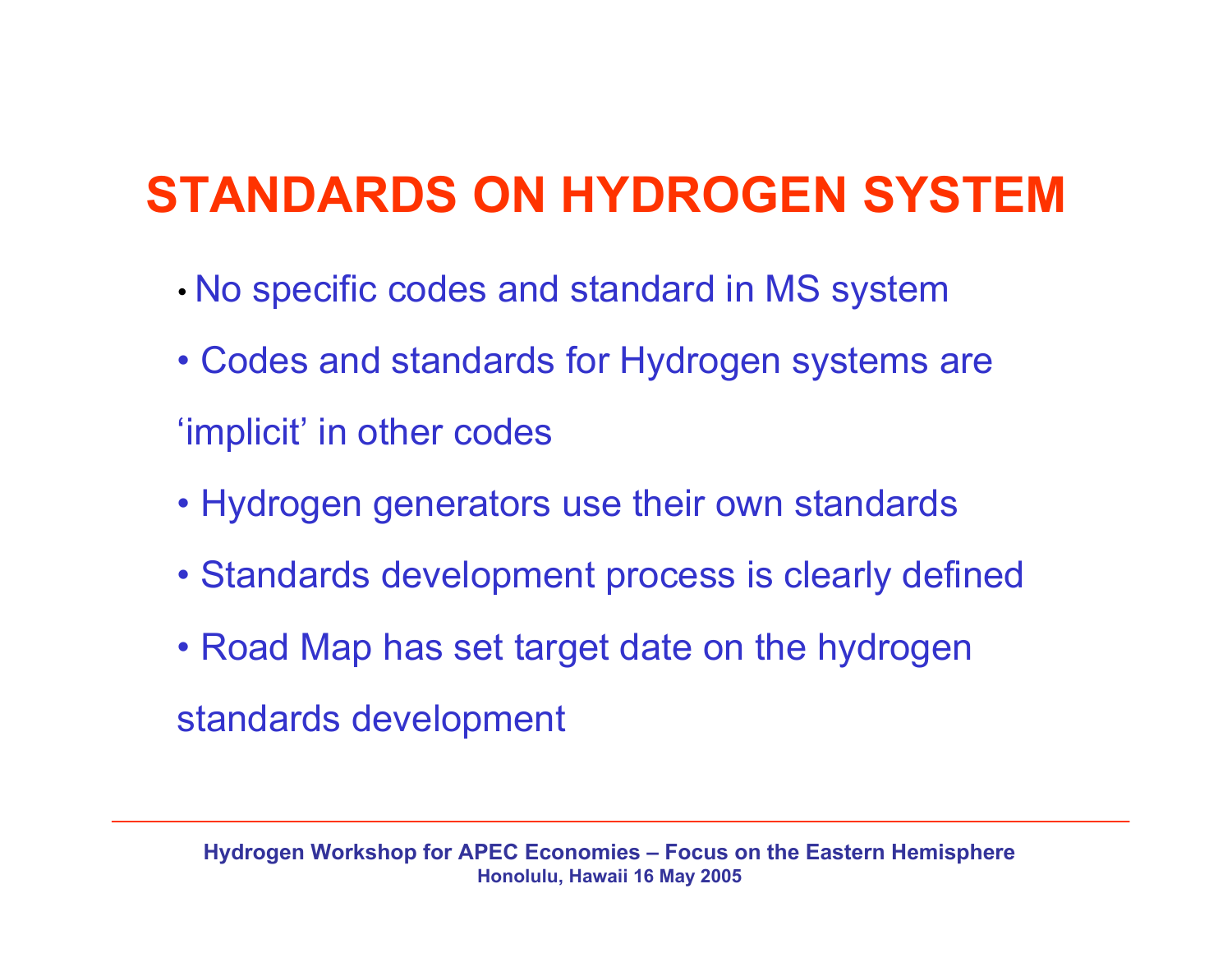#### **REFERENCES: CODES AND STANDARD FOR HYDROGEN SYSTEM**

| <b>APPLICATION</b>    | <b>CODES</b>                                  |  |  |  |  |  |
|-----------------------|-----------------------------------------------|--|--|--|--|--|
| <b>PRODUCTION</b>     | <b>ASME Boiler-Pressure Vessels Sec. VIII</b> |  |  |  |  |  |
|                       | NFPA 70/NEC/CEC                               |  |  |  |  |  |
|                       | <b>CGA G-5 H2 Commercial Production</b>       |  |  |  |  |  |
|                       | CGA G-5.3 Commercial Specification            |  |  |  |  |  |
| <b>TRANSPORTATION</b> | DOT 49 CFR                                    |  |  |  |  |  |
|                       | <b>ASME B31.8 Gas Transmission</b>            |  |  |  |  |  |
|                       | <b>ASME Boiler-Pressure Vessel Sec. VIII</b>  |  |  |  |  |  |
|                       | <b>NFPA 58 Transport of LPG</b>               |  |  |  |  |  |
| <b>STORAGE</b>        | NFPA 50 A: Gaseous Hydrogen                   |  |  |  |  |  |
|                       | NFPA 50 B: Liquid Hydrogen                    |  |  |  |  |  |
|                       | <b>ASME Boiler-Pressure Vessel Sec. VIII</b>  |  |  |  |  |  |
| <b>HYDROGEN</b>       | HV-3 : Hydrogen Vehicle Fuel                  |  |  |  |  |  |
| <b>VEHICLES</b>       | NFPA 52 : CNG Vehicle Fuel                    |  |  |  |  |  |
|                       | <b>NGV2: CNG Storage Tanks</b>                |  |  |  |  |  |
|                       | <b>SAE 2578 System Safety</b>                 |  |  |  |  |  |
|                       | <b>SAE 2579 Hazardous Fluid Systems</b>       |  |  |  |  |  |
| STATIONARY/PORTA      | <b>CSA FC1 FC Power Plants</b>                |  |  |  |  |  |
| <b>BLE FUEL CELLS</b> | CSA US Req 1.01 FC Supplemental               |  |  |  |  |  |
|                       | <b>CSA FC 3 Portable FC Systems</b>           |  |  |  |  |  |
|                       | <b>ASME PTC 50 Performance Test</b>           |  |  |  |  |  |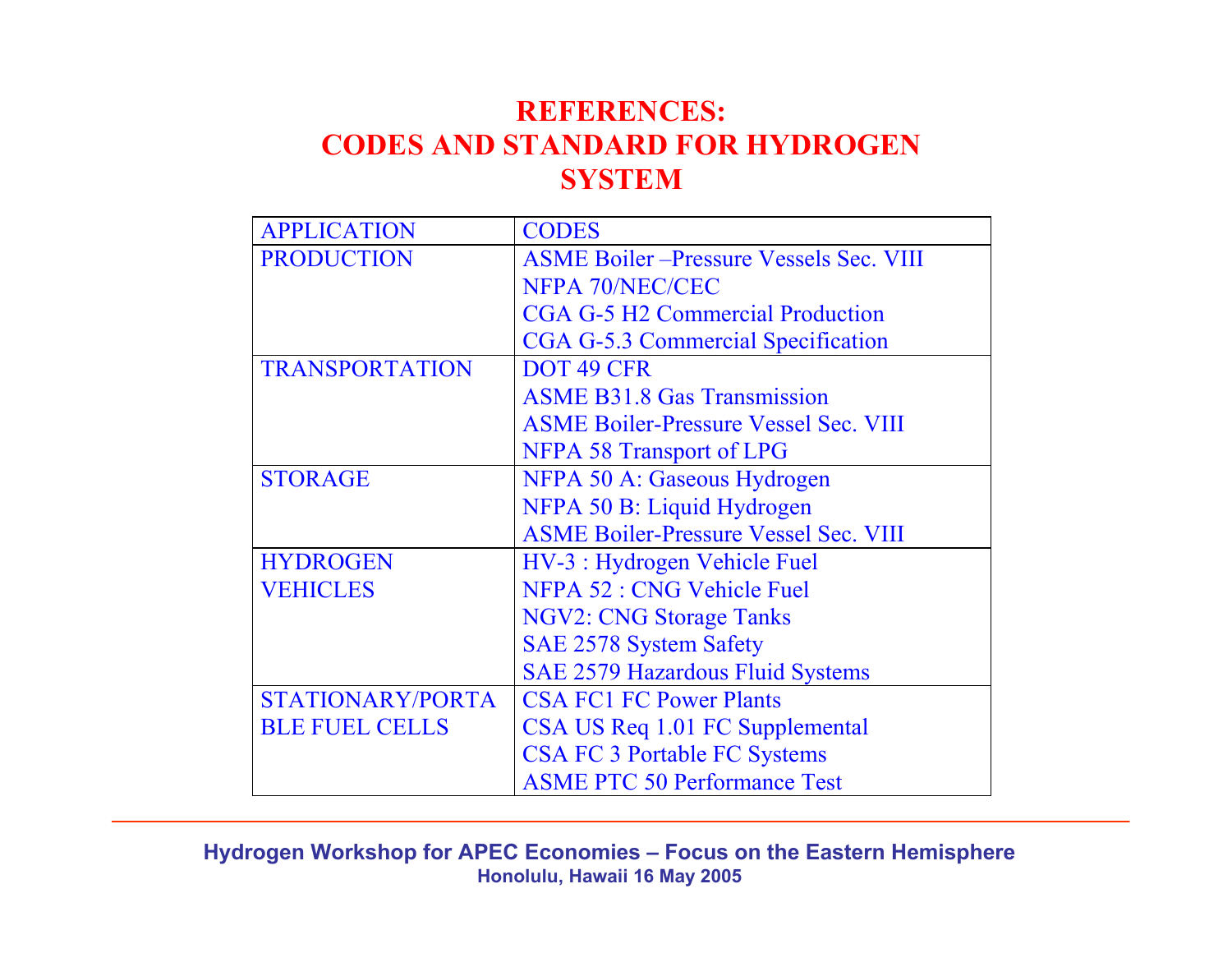## **FUTURE SCENARIO**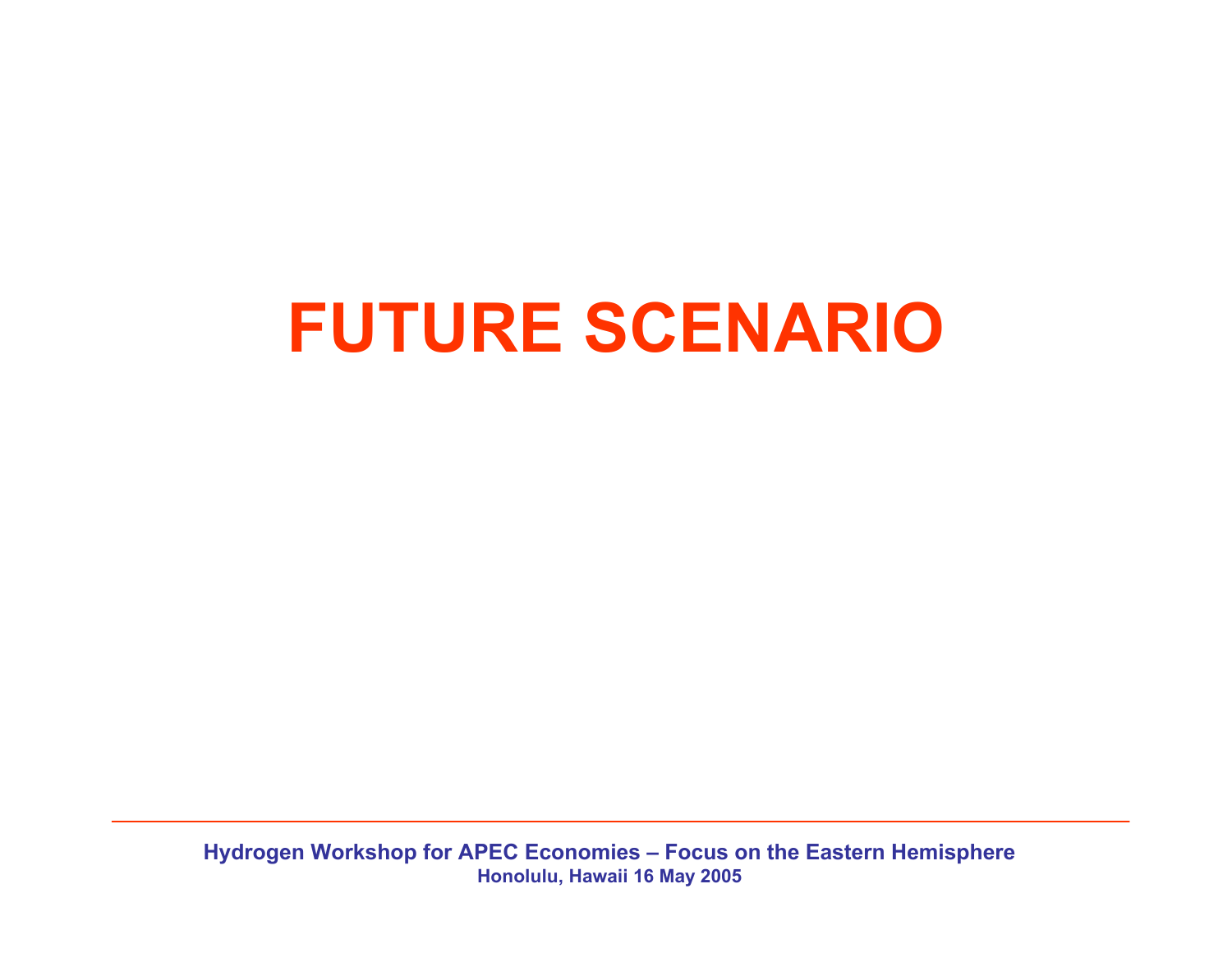### **HYDROGEN ROAD MAP**

| <b>Milestone Name</b>                                                                                  | <b>2005</b> | 2006 | 2007 | 2008 | <b>2009</b> | 2010 | <b>2011</b> | 2012 | 2013 | 2014 | 2015 | 2016 | 2017 | 2018 | 2019 | <b>2020</b> | 2025 | 2030 | <b>2050</b> |
|--------------------------------------------------------------------------------------------------------|-------------|------|------|------|-------------|------|-------------|------|------|------|------|------|------|------|------|-------------|------|------|-------------|
| <b>Hydrogen generation using off-peak</b><br>electricity                                               |             |      | ▲    |      |             |      |             |      |      |      |      |      |      |      |      |             |      |      |             |
| <b>Establishment of Centralized H2</b><br>production facilities                                        |             |      |      |      |             |      |             |      |      |      |      |      |      |      |      |             |      |      |             |
| <b>Production of low cost cylinder for</b><br>H <sub>2</sub> storage                                   |             |      |      |      |             |      |             |      |      |      |      |      |      |      |      |             |      |      |             |
| <b>Hybrid H2 and CNG bus and</b><br><b>Refueling Station</b>                                           |             |      |      |      |             |      |             |      |      |      |      |      |      |      |      |             |      |      |             |
| <b>Demonstration for Hydrogen</b><br>powered Boiler                                                    |             |      |      |      |             |      |             |      |      |      |      |      |      |      |      |             |      |      |             |
| <b>Introduction of H2 powered ICE taxi</b><br>and private cars                                         |             |      |      |      |             |      |             |      |      |      |      |      |      |      |      |             |      |      |             |
| <b>Deployment of H2 production</b><br>facilities for residential and<br>industrial premises            |             |      |      |      |             |      |             |      |      |      |      |      |      |      |      |             |      |      |             |
| <b>Deployment of hydrogen powered</b><br><b>Fuel Cell for transportation</b>                           |             |      |      |      |             |      |             |      |      |      |      |      |      |      |      |             |      |      |             |
| <b>Deployment of hydrogen Fuel Cell</b><br>power generation for residential and<br>industrial premises |             |      |      |      |             |      |             |      |      |      |      |      |      |      |      |             |      |      |             |
| Hydrogen fuel and fuel cells are the<br>technology of choice in the market                             |             |      |      |      |             |      |             |      |      |      |      |      |      |      |      |             |      |      |             |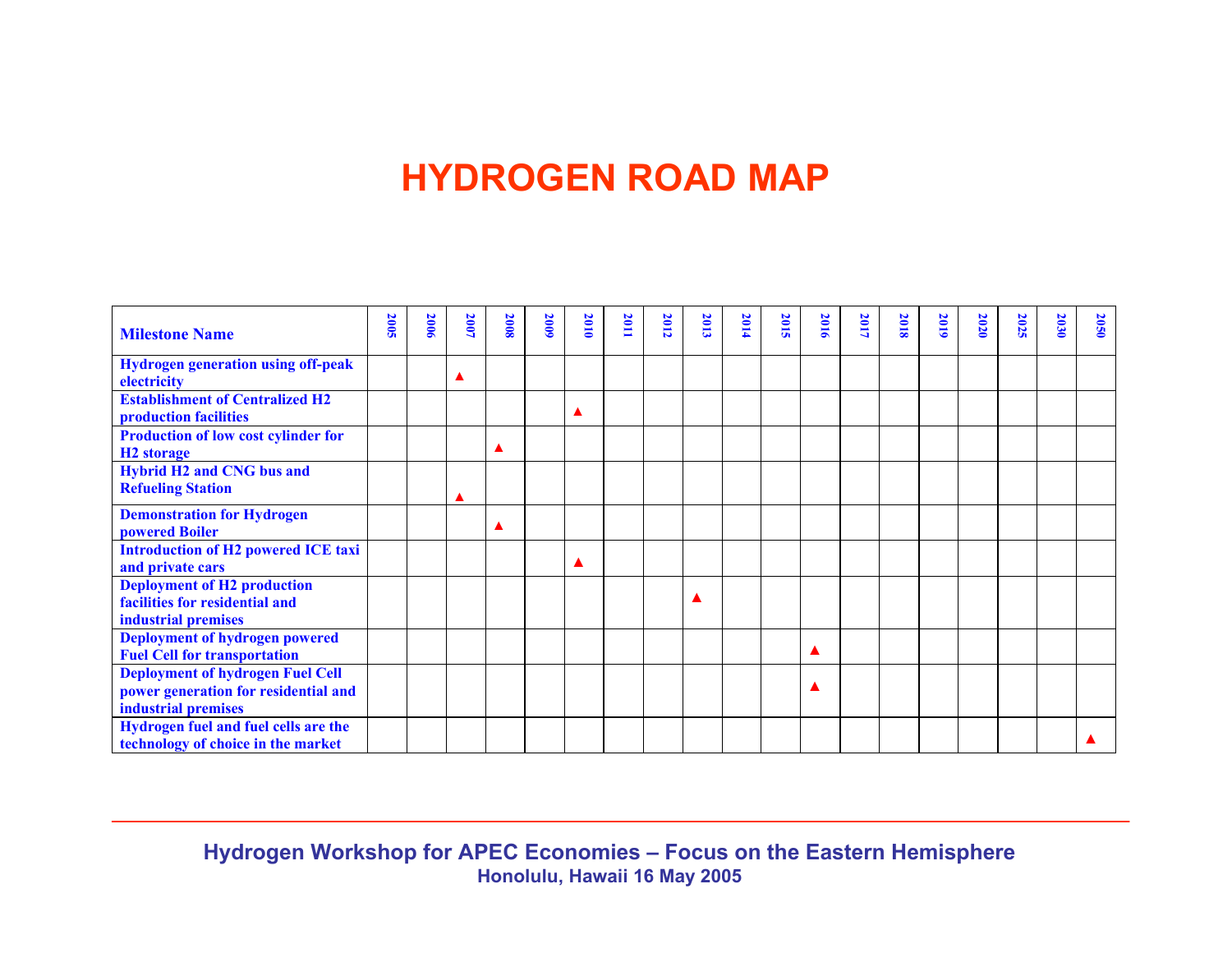# **FUTURE SCENARIOS**

- Intensification of R&D in:
	- Biofuels and hydrogen generation
	- Hydrogen storage
	- –New materials for fuel cells
	- Direct hydrogen from solar
- •Development of standards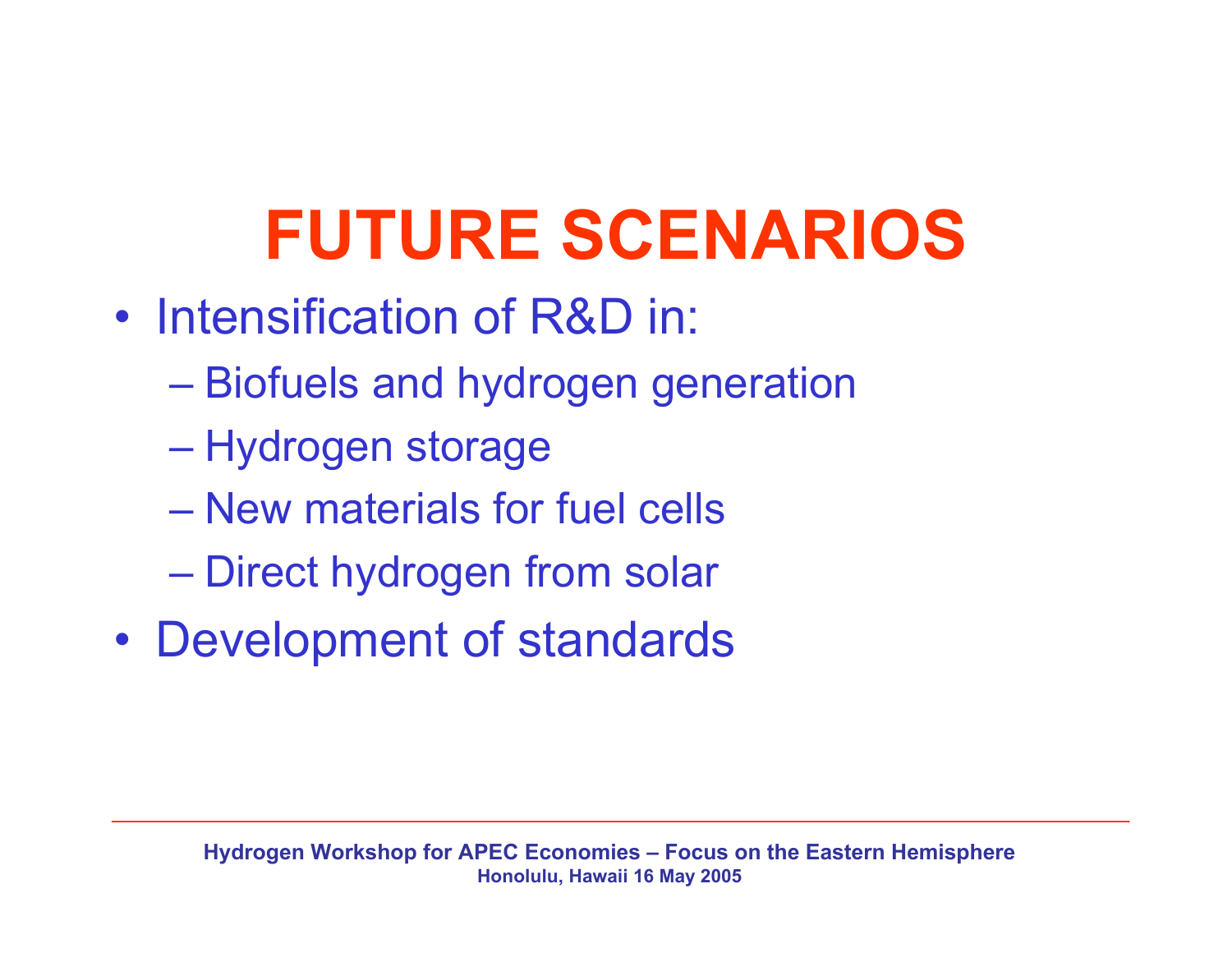# **RECOMMENDED PROJECTS**

## R&DD Year 2006-2010:

- •Hydrogen powered Generations (1-10 MW) using:
	- Biomass (Pyrolysis process, bioprocess)
	- MSW (pyroly sis process, bioprocess)
	- Solar direct
	- Coal (pyroly sis process)
	- Electrolysis using off-peak electricity
- •Hydrogen storage
- •New materials for fuel cells
- $\bullet$ Development of standards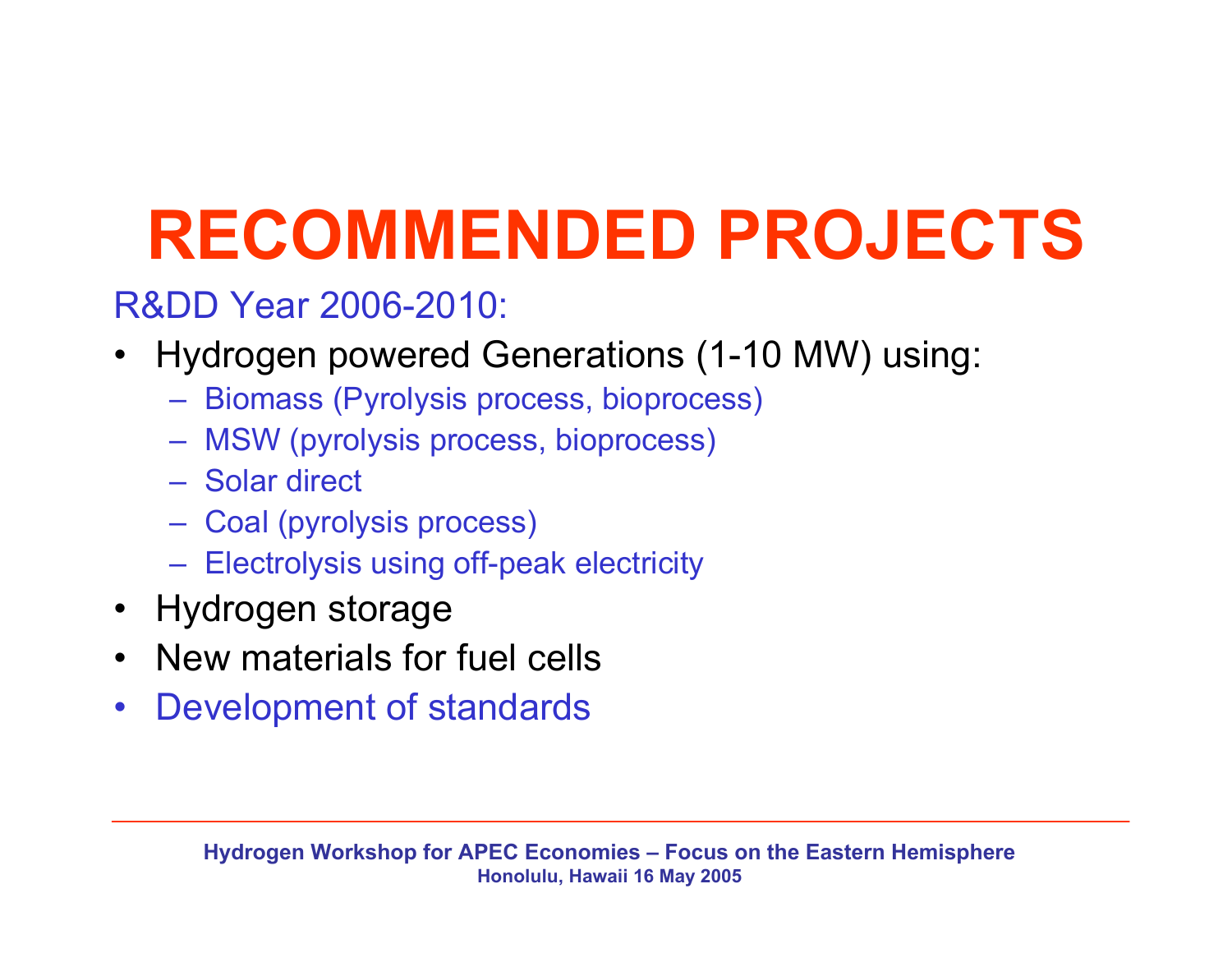# **RECOMMENDED PROJECTS**

- R&DD Year 2006-2010:
- Fuel Cells
	- New and cost competitive membranes
	- Cost competitive catalyst
	- 1 MW PEMFC power generation for residential
- •Development of standards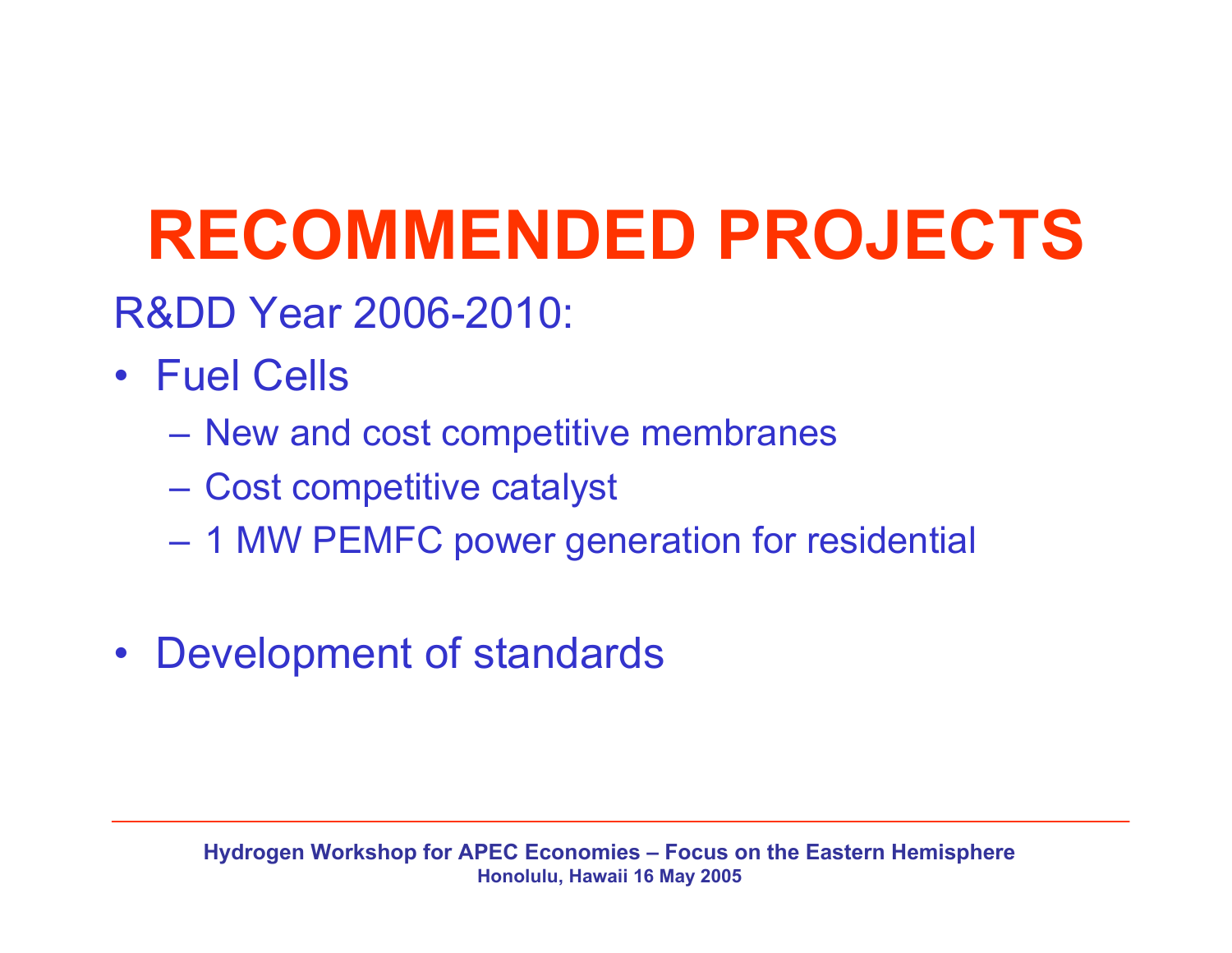# **IN CONCLUSION**

Malaysia has made a bold step to join the international communities in renewable energy economy